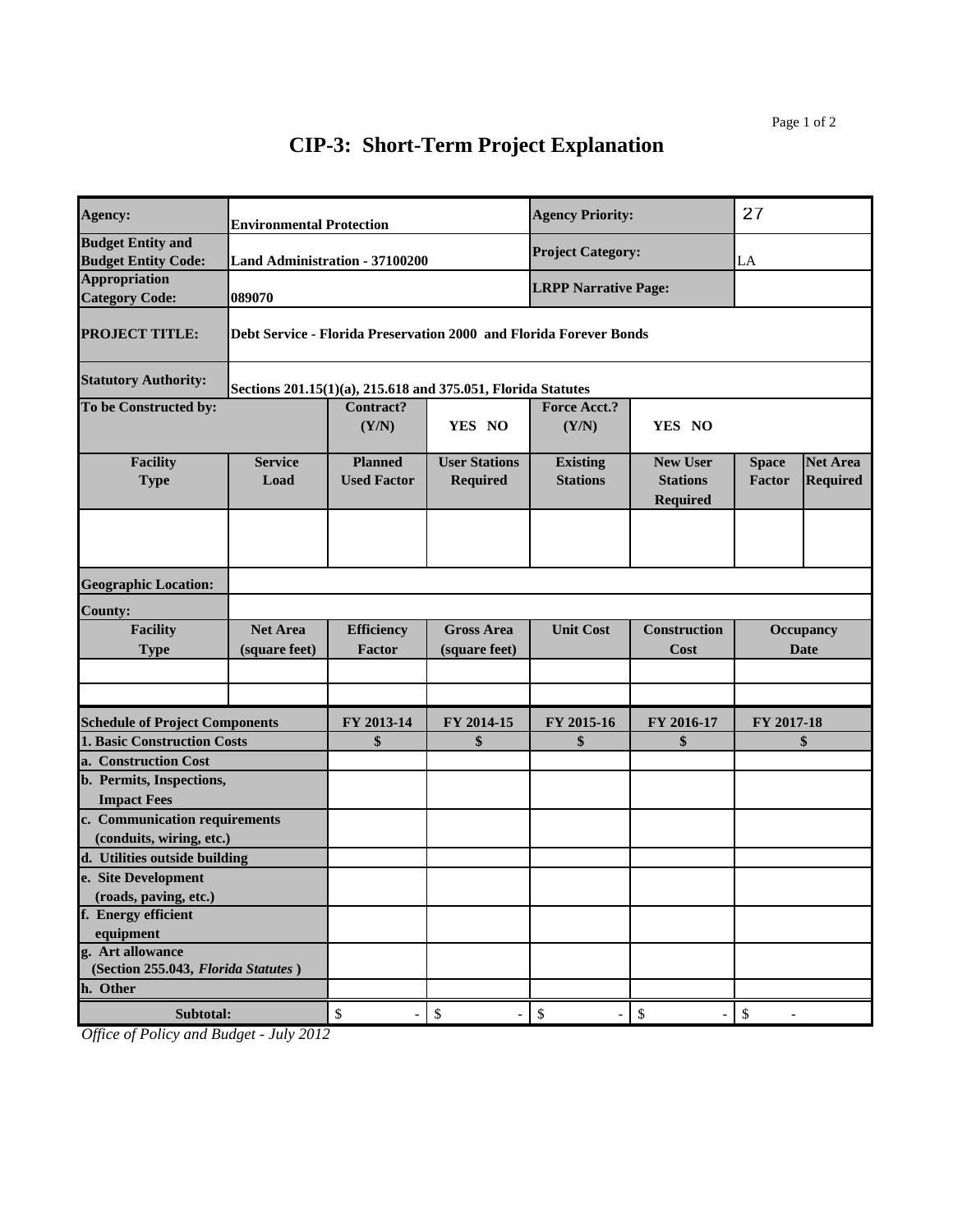| 2. Other Project Costs                        |                  | \$                | \$                          | \$                                 | \$                                           | \$                |
|-----------------------------------------------|------------------|-------------------|-----------------------------|------------------------------------|----------------------------------------------|-------------------|
| a. Land/Existing Facility Acquisition         |                  |                   |                             |                                    |                                              |                   |
| <b>b. Professional Services</b>               |                  |                   |                             |                                    |                                              |                   |
| 1) Planning/Programming                       |                  |                   |                             |                                    |                                              |                   |
| 2) Architechtural/Engineering Fees            |                  |                   |                             |                                    |                                              |                   |
| 3) On-site representatives                    |                  |                   |                             |                                    |                                              |                   |
| 4) Testing/Surveys                            |                  |                   |                             |                                    |                                              |                   |
| 5) Other Professional Services                |                  | 154,829,015       | 154,624,879                 | 154,621,729                        | 154,618,792                                  | 154,631,529       |
| c. Miscellaneous Costs                        |                  |                   |                             |                                    |                                              |                   |
| d. Moveable Equipment/Furniture               |                  |                   |                             |                                    |                                              |                   |
| Subtotal:                                     |                  | 154,829,015       | 154,624,879                 | 154,621,729                        | 154,618,792                                  | 154,631,529       |
| 3. All Costs $(1 + 2)$                        |                  | 154,829,015       | 154,624,879                 | 154,621,729                        | 154,618,792                                  | 154,631,529       |
|                                               |                  |                   |                             |                                    |                                              |                   |
| 4. DMS Fee<br><b>Total: All Costs by Fund</b> |                  |                   |                             |                                    |                                              |                   |
| <b>Fund Code:</b>                             | 2423             |                   |                             |                                    |                                              |                   |
| <b>Fund Code:</b>                             |                  |                   |                             |                                    |                                              |                   |
| <b>TOTAL</b> $(3+4)$                          |                  | \$154,829,015     | \$154,624,879               | \$154,621,729                      | \$154,618,792                                | \$<br>154,631,529 |
| <b>Appropriations to-date:</b>                |                  |                   |                             | <b>Projected Costs Beyond CIP:</b> |                                              |                   |
| <b>General Revenue</b><br><b>Trust Funds</b>  |                  |                   | 46,283,526<br>5,707,397,587 |                                    | <b>General Revenue</b><br><b>Trust Funds</b> |                   |
| <b>TOTAL</b>                                  |                  |                   | \$5,753,681,113             |                                    | <b>TOTAL</b>                                 | \$0               |
| <b>Changes in Agency Service Costs</b>        |                  | FY 2013-14        | FY 2014-15                  | FY 2015-16                         | FY 2016-17                                   | FY 2017-18        |
| Category                                      | <b>Fund Code</b> | $\boldsymbol{\$}$ | \$                          | \$                                 | \$                                           | \$                |
| <b>Salaries &amp; Benefits</b>                |                  |                   |                             |                                    |                                              |                   |
|                                               |                  |                   |                             |                                    |                                              |                   |
| <b>Subtotal</b>                               |                  |                   |                             |                                    |                                              |                   |
|                                               |                  |                   |                             |                                    |                                              |                   |
| <b>OPS</b>                                    |                  |                   |                             |                                    |                                              |                   |
| <b>Subtotal</b>                               |                  |                   |                             |                                    |                                              |                   |
|                                               |                  |                   |                             |                                    |                                              |                   |
| <b>Expenses</b>                               |                  |                   |                             |                                    |                                              |                   |
| <b>Subtotal</b>                               |                  |                   |                             |                                    |                                              |                   |
|                                               |                  |                   |                             |                                    |                                              |                   |
| <b>Other (Specify)</b>                        |                  |                   |                             |                                    |                                              |                   |
|                                               |                  |                   |                             |                                    |                                              |                   |
| <b>Subtotal</b>                               |                  |                   |                             |                                    |                                              |                   |
| <b>Fund Totals</b>                            |                  |                   |                             |                                    |                                              |                   |
|                                               |                  |                   |                             |                                    |                                              |                   |
| <b>TOTAL</b>                                  |                  | \$                | \$                          | \$                                 | \$                                           | \$                |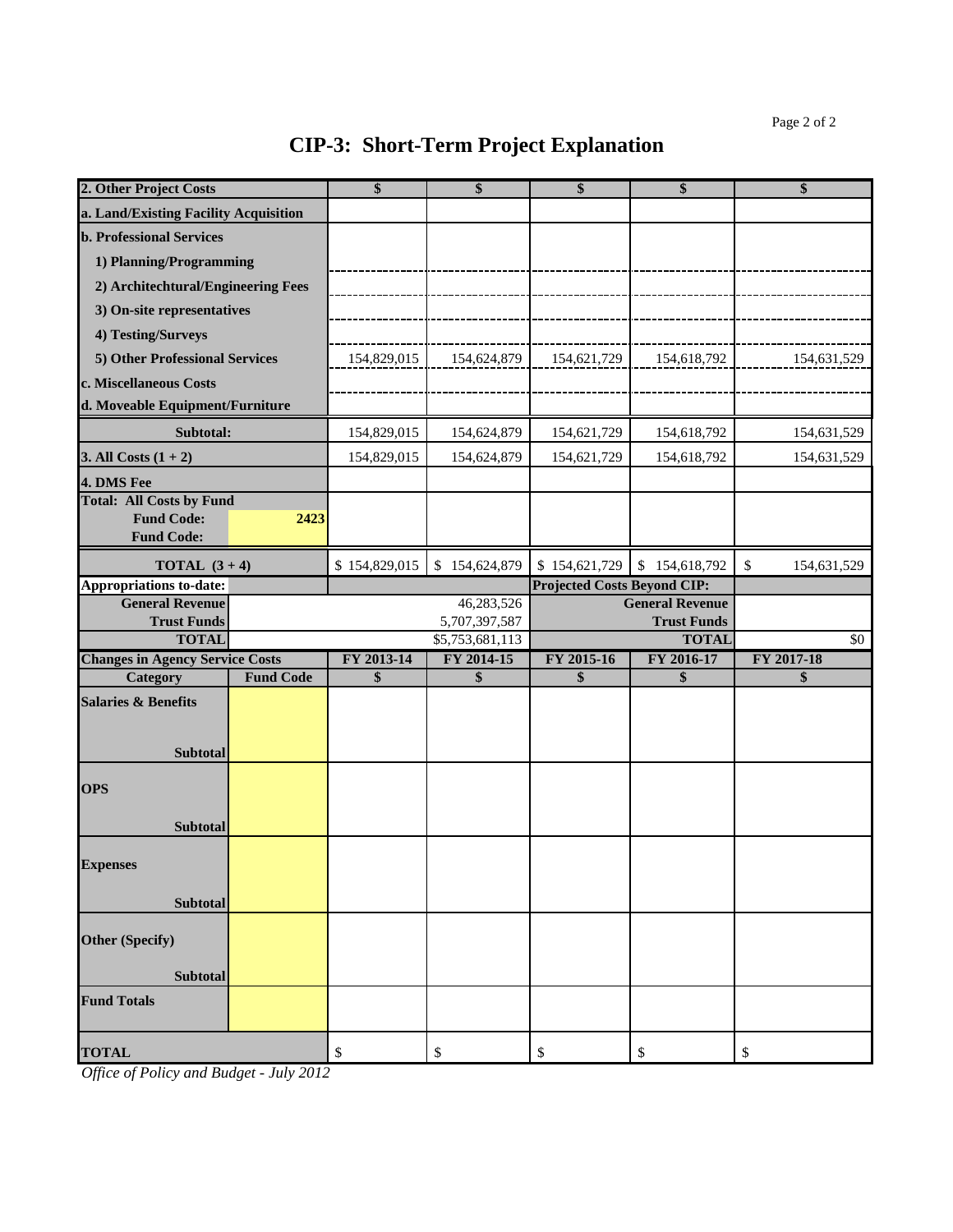| Agency:                                                   | <b>Environmental Protection</b>     |                                         |                                                                  | <b>Agency Priority:</b>            |                                                       | 2                      |                                    |
|-----------------------------------------------------------|-------------------------------------|-----------------------------------------|------------------------------------------------------------------|------------------------------------|-------------------------------------------------------|------------------------|------------------------------------|
| <b>Budget Entity and</b><br><b>Budget Entity Code:</b>    |                                     | <b>Land Administration - 37100200</b>   |                                                                  | <b>Project Category:</b>           |                                                       | LA                     |                                    |
| <b>Appropriation</b><br><b>Category Code:</b>             | 084108                              |                                         |                                                                  | <b>LRPP Narrative Page:</b>        |                                                       |                        |                                    |
| <b>PROJECT TITLE:</b>                                     |                                     | <b>Florida Forever Land Acquisition</b> |                                                                  |                                    |                                                       |                        |                                    |
| <b>Statutory Authority:</b>                               |                                     |                                         | Sections 201.15(14), 259.032 and 259.105(3)(b), Florida Statutes |                                    |                                                       |                        |                                    |
| To be Constructed by:                                     | <b>Contract?</b><br>(Y/N)<br>YES NO |                                         |                                                                  | Force Acct.?<br>(Y/N)              | YES NO                                                |                        |                                    |
| <b>Facility</b><br><b>Type</b>                            | <b>Service</b><br>Load              | <b>Planned</b><br><b>Used Factor</b>    | <b>User Stations</b><br>Required                                 | <b>Existing</b><br><b>Stations</b> | <b>New User</b><br><b>Stations</b><br><b>Required</b> | <b>Space</b><br>Factor | <b>Net Area</b><br><b>Required</b> |
|                                                           |                                     |                                         |                                                                  |                                    |                                                       |                        |                                    |
| <b>Geographic Location:</b>                               |                                     |                                         |                                                                  |                                    |                                                       |                        |                                    |
| <b>County:</b>                                            |                                     |                                         |                                                                  |                                    |                                                       |                        |                                    |
| <b>Facility</b><br><b>Type</b>                            | <b>Net Area</b><br>(square feet)    | <b>Efficiency</b><br><b>Factor</b>      | <b>Gross Area</b><br>(square feet)                               | <b>Unit Cost</b>                   | <b>Construction</b><br>Cost                           |                        | Occupancy<br><b>Date</b>           |
|                                                           |                                     |                                         |                                                                  |                                    |                                                       |                        |                                    |
| <b>Schedule of Project Components</b>                     |                                     | FY 2013-14                              | FY 2014-15                                                       | FY 2015-16                         | FY 2016-17                                            | FY 2017-18             |                                    |
| <b>1. Basic Construction Costs</b>                        |                                     | \$                                      | \$                                                               | \$                                 | \$                                                    |                        | \$                                 |
| a. Construction Cost                                      |                                     |                                         |                                                                  |                                    |                                                       |                        |                                    |
| b. Permits, Inspections,                                  |                                     |                                         |                                                                  |                                    |                                                       |                        |                                    |
| <b>Impact Fees</b>                                        |                                     |                                         |                                                                  |                                    |                                                       |                        |                                    |
| c. Communication requirements                             |                                     |                                         |                                                                  |                                    |                                                       |                        |                                    |
| (conduits, wiring, etc.)<br>d. Utilities outside building |                                     |                                         |                                                                  |                                    |                                                       |                        |                                    |
| e. Site Development                                       |                                     |                                         |                                                                  |                                    |                                                       |                        |                                    |
| (roads, paving, etc.)                                     |                                     |                                         |                                                                  |                                    |                                                       |                        |                                    |
| f. Energy efficient                                       |                                     |                                         |                                                                  |                                    |                                                       |                        |                                    |
| equipment                                                 |                                     |                                         |                                                                  |                                    |                                                       |                        |                                    |
| g. Art allowance<br>(Section 255.043, Florida Statutes)   |                                     |                                         |                                                                  |                                    |                                                       |                        |                                    |
| h. Other                                                  |                                     |                                         |                                                                  |                                    |                                                       |                        |                                    |
| Subtotal:                                                 |                                     | \$                                      | \$                                                               | $\mathbb{S}$                       | \$                                                    | \$                     |                                    |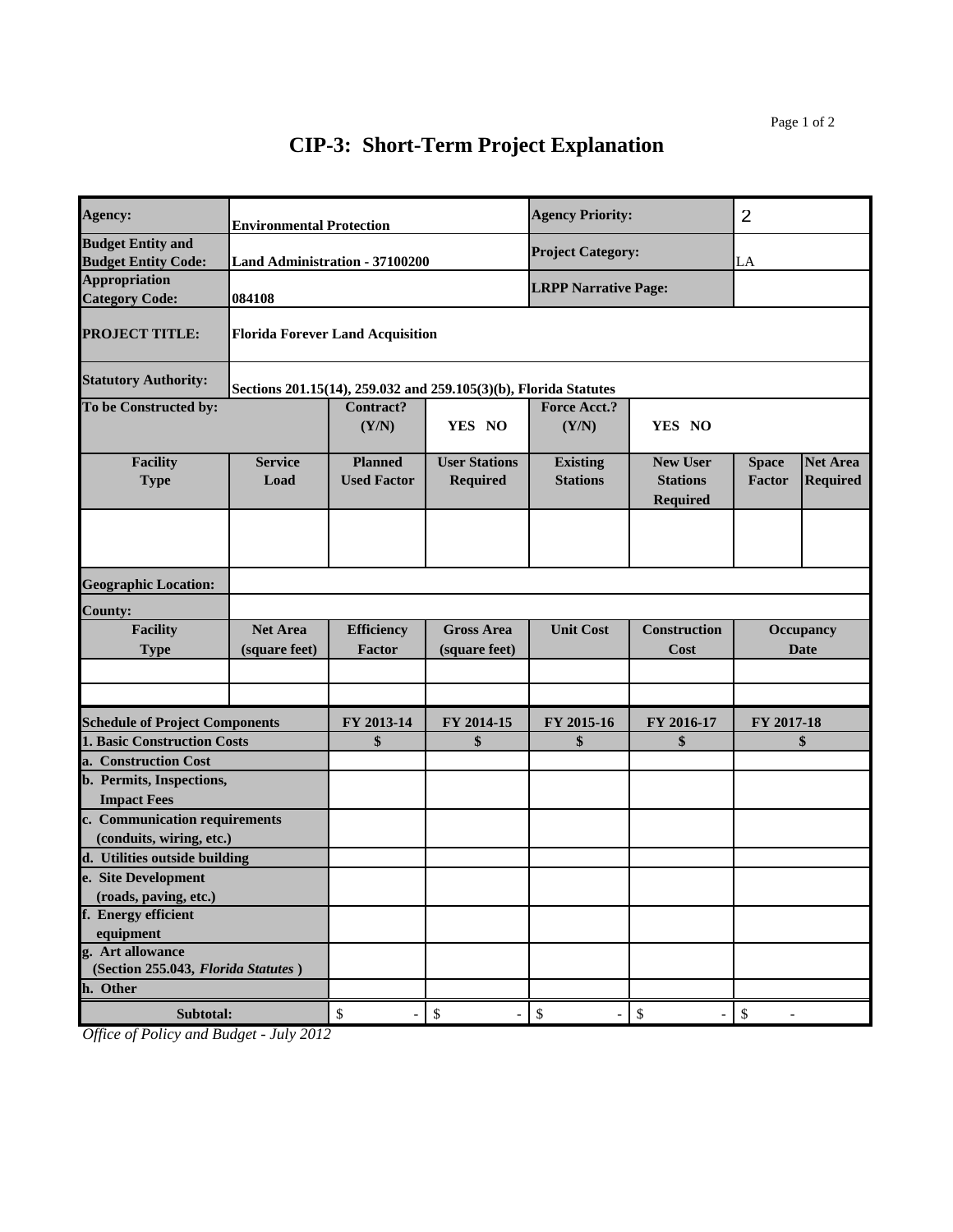| 2. Other Project Costs                       |                  | \$           | \$               | \$                                 | \$                                           | \$               |
|----------------------------------------------|------------------|--------------|------------------|------------------------------------|----------------------------------------------|------------------|
| a. Land/Existing Facility Acquisition        |                  | 50,000,000   | 50,000,000       | 50,000,000                         | 50,000,000                                   | 50,000,000       |
| <b>b. Professional Services</b>              |                  |              |                  |                                    |                                              |                  |
| 1) Planning/Programming                      |                  |              |                  |                                    |                                              |                  |
| 2) Architechtural/Engineering Fees           |                  |              |                  |                                    |                                              |                  |
| 3) On-site representatives                   |                  |              |                  |                                    |                                              |                  |
| 4) Testing/Surveys                           |                  |              |                  |                                    |                                              |                  |
| 5) Other Professional Services               |                  |              |                  |                                    |                                              |                  |
| c. Miscellaneous Costs                       |                  |              |                  |                                    |                                              |                  |
| d. Moveable Equipment/Furniture              |                  |              |                  |                                    |                                              |                  |
| Subtotal:                                    |                  | 50,000,000   | 50,000,000       | 50,000,000                         | 50,000,000                                   | 50,000,000       |
| 3. All Costs $(1 + 2)$                       |                  | 50,000,000   | 50,000,000       | 50,000,000                         | 50,000,000                                   | 50,000,000       |
| 4. DMS Fee                                   |                  |              |                  |                                    |                                              |                  |
| <b>Total: All Costs by Fund</b>              |                  |              |                  |                                    |                                              |                  |
| <b>Fund Code:</b>                            | 2348             |              |                  |                                    |                                              |                  |
| <b>Fund Code:</b>                            |                  |              |                  |                                    |                                              |                  |
| <b>TOTAL</b> $(3 + 4)$                       |                  | \$50,000,000 | 50,000,000<br>\$ | 50,000,000<br>\$                   | \$<br>50,000,000                             | \$<br>50,000,000 |
| <b>Appropriations to-date:</b>               |                  |              |                  | <b>Projected Costs Beyond CIP:</b> |                                              |                  |
| <b>General Revenue</b><br><b>Trust Funds</b> |                  |              | 958,627,966      |                                    | <b>General Revenue</b><br><b>Trust Funds</b> |                  |
| <b>TOTAL</b>                                 |                  |              | \$958,627,966    | <b>TOTAL</b>                       |                                              | \$0              |
| <b>Changes in Agency Service Costs</b>       |                  | FY 2013-14   | FY 2014-15       | FY 2015-16                         | FY 2016-17                                   | FY 2017-18       |
| Category                                     | <b>Fund Code</b> | \$           | \$               | \$                                 | \$                                           | \$               |
| <b>Salaries &amp; Benefits</b>               |                  |              |                  |                                    |                                              |                  |
|                                              |                  |              |                  |                                    |                                              |                  |
| Subtotal                                     |                  |              |                  |                                    |                                              |                  |
|                                              |                  |              |                  |                                    |                                              |                  |
| <b>OPS</b>                                   |                  |              |                  |                                    |                                              |                  |
| Subtotal                                     |                  |              |                  |                                    |                                              |                  |
|                                              |                  |              |                  |                                    |                                              |                  |
| <b>Expenses</b>                              |                  |              |                  |                                    |                                              |                  |
|                                              |                  |              |                  |                                    |                                              |                  |
| <b>Subtotal</b>                              |                  |              |                  |                                    |                                              |                  |
| <b>Other (Specify)</b>                       |                  |              |                  |                                    |                                              |                  |
|                                              |                  |              |                  |                                    |                                              |                  |
| Subtotal                                     |                  |              |                  |                                    |                                              |                  |
| <b>Fund Totals</b>                           |                  |              |                  |                                    |                                              |                  |
|                                              |                  |              |                  |                                    |                                              |                  |
| <b>TOTAL</b>                                 |                  | \$           | \$               | \$                                 | \$                                           | \$               |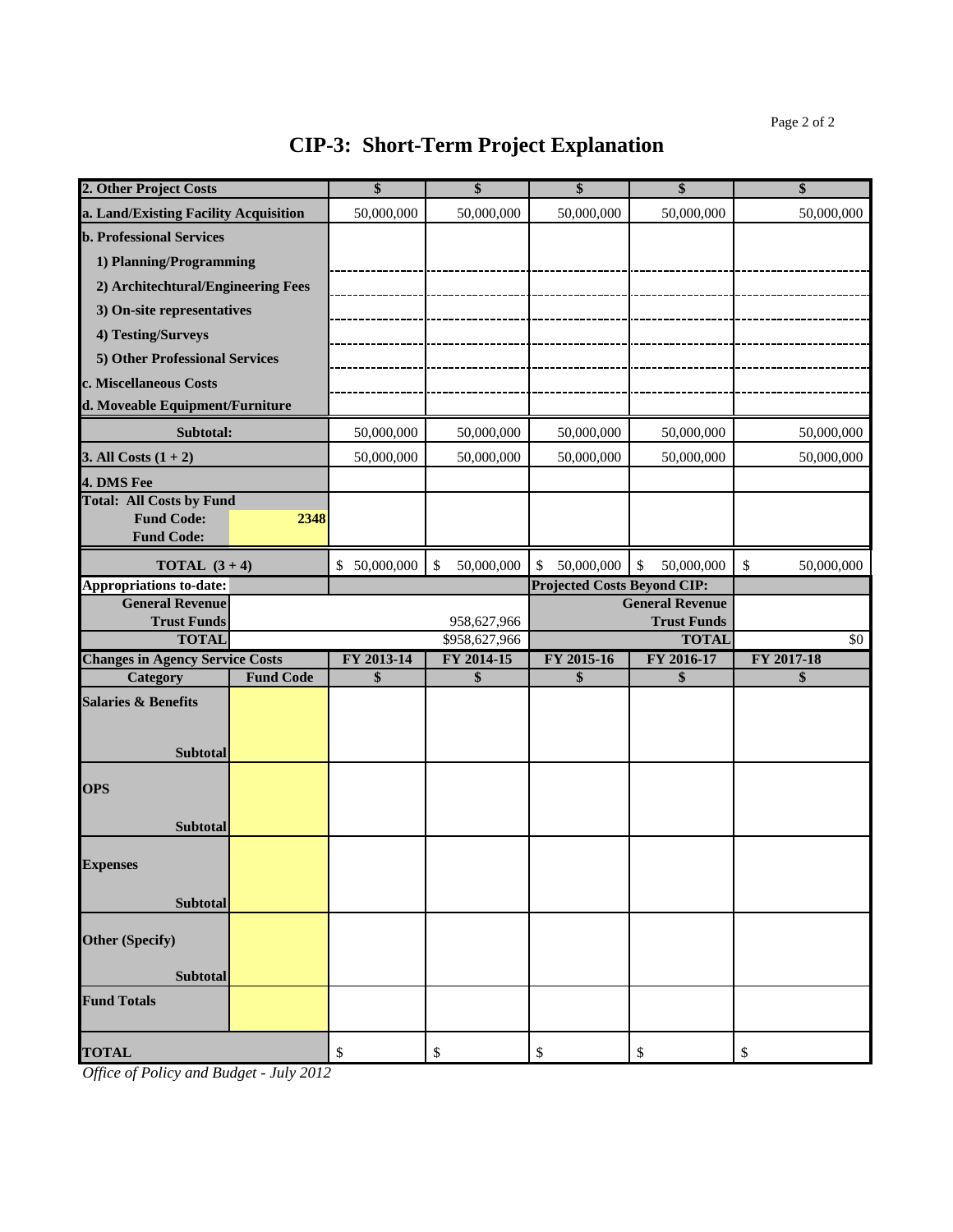| Agency:                                                                | <b>Environmental Protection</b>                              |                                      |                                                                                | <b>Agency Priority:</b>            |                                                       | 26                     |                                    |
|------------------------------------------------------------------------|--------------------------------------------------------------|--------------------------------------|--------------------------------------------------------------------------------|------------------------------------|-------------------------------------------------------|------------------------|------------------------------------|
| <b>Budget Entity and</b><br><b>Budget Entity Code:</b>                 | <b>Water Policy &amp; Ecosystems Restoration</b><br>37200100 |                                      |                                                                                | <b>Project Category:</b>           |                                                       | ${\rm LA}$             |                                    |
| <b>Appropriation</b><br><b>Category Code:</b>                          | 089080                                                       |                                      |                                                                                | <b>LRPP Narrative Page:</b>        |                                                       |                        |                                    |
| <b>PROJECT TITLE:</b>                                                  |                                                              |                                      | <b>Continuation Debt Service - Everglades Restoration Bonds</b>                |                                    |                                                       |                        |                                    |
| <b>Statutory Authority:</b>                                            |                                                              |                                      | Sections 201.15(1)(b), 215.619, 373.470, 373.472, and 375.051 Florida Statutes |                                    |                                                       |                        |                                    |
| To be Constructed by:                                                  |                                                              | Contract?<br>(Y/N)                   | YES NO                                                                         | <b>Force Acct.?</b><br>(Y/N)       | YES NO                                                |                        |                                    |
| <b>Facility</b><br><b>Type</b>                                         | <b>Service</b><br>Load                                       | <b>Planned</b><br><b>Used Factor</b> | <b>User Stations</b><br><b>Required</b>                                        | <b>Existing</b><br><b>Stations</b> | <b>New User</b><br><b>Stations</b><br><b>Required</b> | <b>Space</b><br>Factor | <b>Net Area</b><br><b>Required</b> |
|                                                                        |                                                              |                                      |                                                                                |                                    |                                                       |                        |                                    |
| <b>Geographic Location:</b>                                            |                                                              |                                      |                                                                                |                                    |                                                       |                        |                                    |
| <b>County:</b>                                                         |                                                              |                                      |                                                                                |                                    |                                                       |                        |                                    |
| <b>Facility</b><br><b>Type</b>                                         | <b>Net Area</b><br>(square feet)                             | <b>Efficiency</b><br>Factor          | <b>Gross Area</b><br>(square feet)                                             | <b>Unit Cost</b>                   | <b>Construction</b><br>Cost                           |                        | <b>Occupancy</b><br><b>Date</b>    |
|                                                                        |                                                              |                                      |                                                                                |                                    |                                                       |                        |                                    |
| <b>Schedule of Project Components</b>                                  |                                                              | FY 2013-14                           | FY 2014-15                                                                     | FY 2015-16                         | FY 2016-17                                            | FY 2017-18             |                                    |
| <b>1. Basic Construction Costs</b>                                     |                                                              | \$                                   | \$                                                                             | \$                                 | \$                                                    |                        | \$                                 |
| a. Construction Cost<br>b. Permits, Inspections,<br><b>Impact Fees</b> |                                                              |                                      |                                                                                |                                    |                                                       |                        |                                    |
| c. Communication requirements<br>(conduits, wiring, etc.)              |                                                              |                                      |                                                                                |                                    |                                                       |                        |                                    |
| d. Utilities outside building                                          |                                                              |                                      |                                                                                |                                    |                                                       |                        |                                    |
| e. Site Development                                                    |                                                              |                                      |                                                                                |                                    |                                                       |                        |                                    |
| (roads, paving, etc.)                                                  |                                                              |                                      |                                                                                |                                    |                                                       |                        |                                    |
| f. Energy efficient<br>equipment                                       |                                                              |                                      |                                                                                |                                    |                                                       |                        |                                    |
| g. Art allowance<br>(Section 255.043, Florida Statutes)                |                                                              |                                      |                                                                                |                                    |                                                       |                        |                                    |
| h. Other                                                               |                                                              |                                      |                                                                                |                                    |                                                       |                        |                                    |
| Subtotal:                                                              |                                                              | $\mathbb{S}$<br>$\overline{a}$       | $\mathbb{S}$<br>$\overline{\phantom{0}}$                                       | \$<br>$\qquad \qquad \blacksquare$ | $\boldsymbol{\$}$<br>$\overline{a}$                   | \$                     |                                    |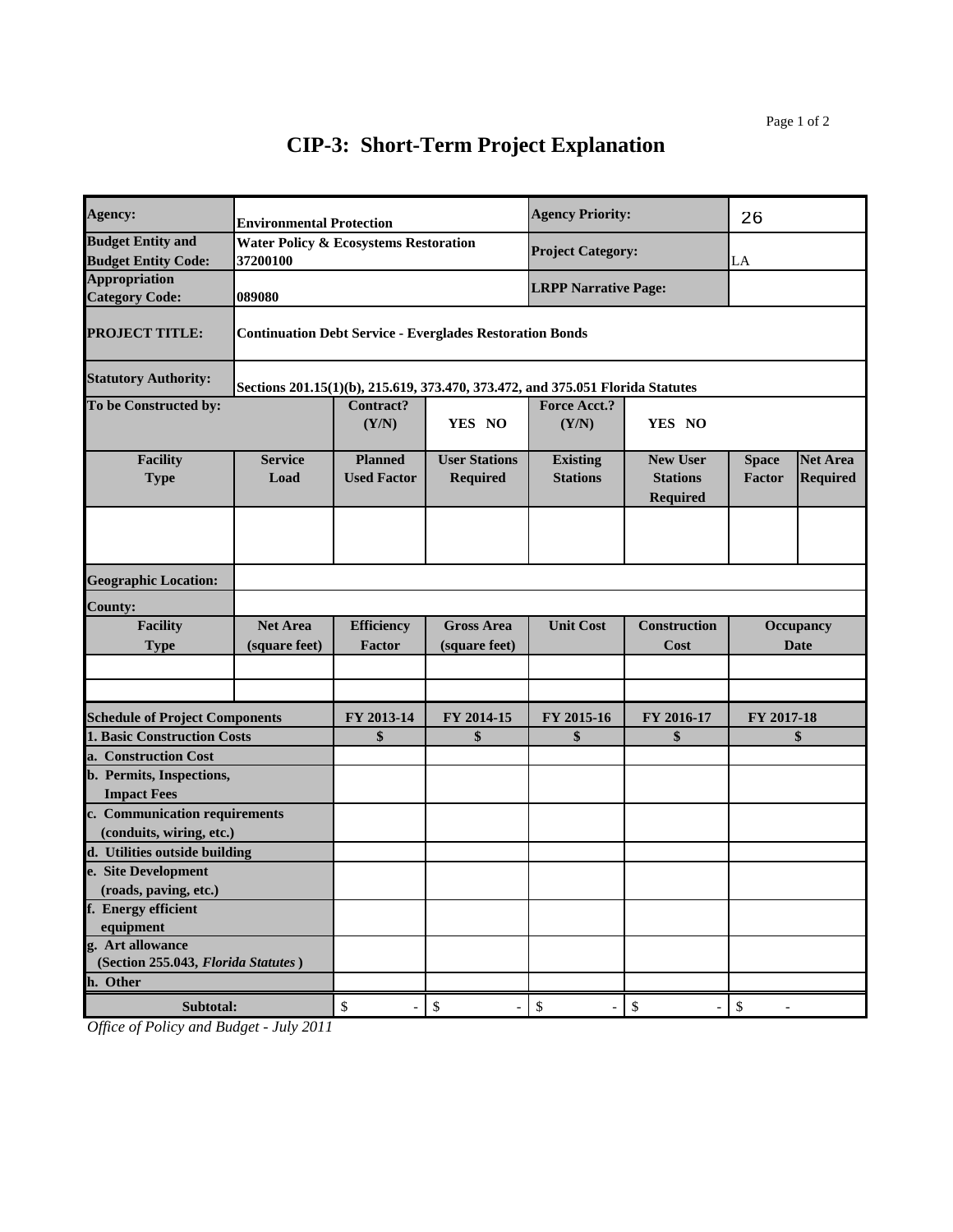| 2. Other Project Costs                       |                                | \$           | \$               | \$                                 | \$                                           | \$               |
|----------------------------------------------|--------------------------------|--------------|------------------|------------------------------------|----------------------------------------------|------------------|
| a. Land/Existing Facility Acquisition        |                                |              |                  |                                    |                                              |                  |
| <b>b. Professional Services</b>              |                                |              |                  |                                    |                                              |                  |
| 1) Planning/Programming                      |                                |              |                  |                                    |                                              |                  |
| 2) Architechtural/Engineering Fees           |                                |              |                  |                                    |                                              |                  |
| 3) On-site representatives                   |                                |              |                  |                                    |                                              |                  |
| 4) Testing/Surveys                           |                                |              |                  |                                    |                                              |                  |
|                                              | 5) Other Professional Services |              | 23,048,011       | 22,891,237                         | 23,089,787                                   | 23,150,866       |
| c. Miscellaneous Costs                       |                                | 22,885,817   |                  |                                    |                                              |                  |
| d. Moveable Equipment/Furniture              |                                |              |                  |                                    |                                              |                  |
| Subtotal:                                    |                                | 22,885,817   | 23,048,011       | 22,891,237                         | 23,089,787                                   | 23,150,866       |
| 3. All Costs $(1 + 2)$                       |                                | 22,885,817   | 23,048,011       | 22,891,237                         | 23,089,787                                   | 23,150,866       |
| 4. DMS Fee                                   |                                |              |                  |                                    |                                              |                  |
| <b>Total: All Costs by Fund</b>              |                                |              |                  |                                    |                                              |                  |
| <b>Fund Code:</b>                            | 2221                           |              |                  |                                    |                                              |                  |
| <b>Fund Code:</b>                            |                                |              |                  |                                    |                                              |                  |
| <b>TOTAL</b> $(3+4)$                         |                                | \$22,885,817 | 23,048,011<br>\$ | \$22,891,237                       | \$<br>23,089,787                             | \$<br>23,150,866 |
| <b>Appropriations to-date:</b>               |                                |              |                  | <b>Projected Costs Beyond CIP:</b> |                                              |                  |
| <b>General Revenue</b><br><b>Trust Funds</b> |                                |              | \$110,326,170    |                                    | <b>General Revenue</b><br><b>Trust Funds</b> |                  |
| <b>TOTAL</b>                                 |                                |              | \$110,326,170    |                                    | <b>TOTAL</b>                                 | \$0              |
| <b>Changes in Agency Service Costs</b>       |                                | FY 2013-14   | FY 2014-15       | FY 2015-16                         | FY 2016-17                                   | FY 2017-18       |
| Category                                     | <b>Fund Code</b>               | \$           | \$               | \$                                 | \$                                           | \$               |
| <b>Salaries &amp; Benefits</b>               |                                |              |                  |                                    |                                              |                  |
|                                              |                                |              |                  |                                    |                                              |                  |
| <b>Subtotal</b>                              |                                |              |                  |                                    |                                              |                  |
| <b>OPS</b>                                   |                                |              |                  |                                    |                                              |                  |
|                                              |                                |              |                  |                                    |                                              |                  |
| <b>Subtotal</b>                              |                                |              |                  |                                    |                                              |                  |
|                                              |                                |              |                  |                                    |                                              |                  |
| <b>Expenses</b>                              |                                |              |                  |                                    |                                              |                  |
| <b>Subtotal</b>                              |                                |              |                  |                                    |                                              |                  |
|                                              |                                |              |                  |                                    |                                              |                  |
| <b>Other (Specify)</b>                       |                                |              |                  |                                    |                                              |                  |
| Subtotal                                     |                                |              |                  |                                    |                                              |                  |
| <b>Fund Totals</b>                           |                                |              |                  |                                    |                                              |                  |
|                                              |                                |              |                  |                                    |                                              |                  |
| <b>TOTAL</b>                                 |                                | \$           | \$               | $\boldsymbol{\mathsf{S}}$          | \$                                           | \$               |
|                                              |                                |              |                  |                                    |                                              |                  |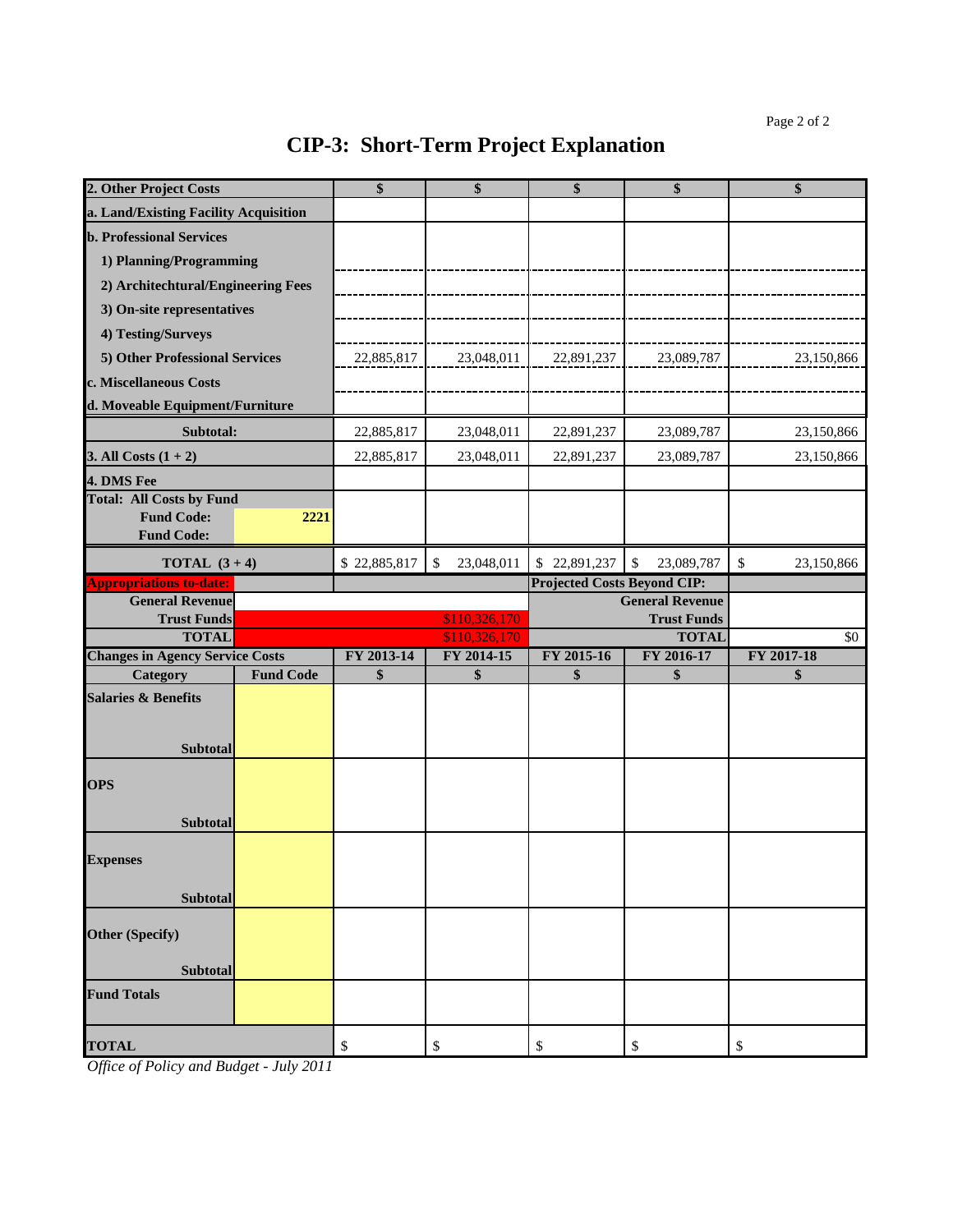| Agency:                                      | <b>Environmental Protection</b>                                                       |                                                                                               |                      | <b>Agency Priority:</b>     |                                    | 15               |                 |
|----------------------------------------------|---------------------------------------------------------------------------------------|-----------------------------------------------------------------------------------------------|----------------------|-----------------------------|------------------------------------|------------------|-----------------|
| <b>Budget Entity and</b>                     | <b>Waste Management</b>                                                               |                                                                                               |                      |                             |                                    |                  |                 |
| <b>Budget Entity Code:</b>                   | 374503000                                                                             |                                                                                               |                      | <b>Project Category:</b>    |                                    |                  |                 |
| <b>Appropriation</b>                         |                                                                                       |                                                                                               |                      |                             |                                    |                  |                 |
| <b>Category Code:</b>                        | 082474                                                                                |                                                                                               |                      | <b>LRPP Narrative Page:</b> |                                    |                  |                 |
| <b>PROJECT TITLE:</b>                        | <b>Cleanup of State Owned Lands</b>                                                   |                                                                                               |                      |                             |                                    |                  |                 |
| <b>Statutory Authority:</b>                  | lands is conducted pursuant to an appropriation in the 2012-2013 GAA (Line Item 1710) | There is no specific substantive statutory reference; the cleanup of contaminated state-owned |                      |                             |                                    |                  |                 |
| To be Constructed by:                        |                                                                                       | Contract?<br>(Y/N)                                                                            | YES NO               | Force Acct.?<br>(Y/N)       | YES NO                             |                  |                 |
| <b>Facility</b>                              | <b>Service</b>                                                                        | <b>Planned</b>                                                                                | <b>User Stations</b> | <b>Existing</b>             | <b>New User</b>                    | <b>Space</b>     | <b>Net Area</b> |
| <b>Type</b>                                  | Load                                                                                  | <b>Used Factor</b>                                                                            | <b>Required</b>      | <b>Stations</b>             | <b>Stations</b><br><b>Required</b> | Factor           | <b>Required</b> |
|                                              |                                                                                       |                                                                                               |                      |                             |                                    |                  |                 |
| <b>Geographic Location:</b>                  |                                                                                       |                                                                                               |                      |                             |                                    |                  |                 |
| <b>County:</b>                               |                                                                                       |                                                                                               |                      |                             |                                    |                  |                 |
| <b>Facility</b>                              | <b>Net Area</b>                                                                       | <b>Efficiency</b>                                                                             | <b>Gross Area</b>    | <b>Unit Cost</b>            | <b>Construction</b>                | <b>Occupancy</b> |                 |
| <b>Type</b>                                  | (square feet)                                                                         | <b>Factor</b>                                                                                 | (square feet)        |                             | Cost                               | <b>Date</b>      |                 |
|                                              |                                                                                       |                                                                                               |                      |                             |                                    |                  |                 |
|                                              |                                                                                       |                                                                                               |                      |                             |                                    |                  |                 |
|                                              |                                                                                       |                                                                                               |                      |                             |                                    |                  |                 |
| <b>Schedule of Project Components</b>        |                                                                                       | FY 2013-14                                                                                    | FY 2014-15           | FY 2015-16                  | FY 2016-17                         | FY 2017-18       |                 |
| <b>1. Basic Construction Costs</b>           |                                                                                       | \$                                                                                            | \$                   | \$                          | \$                                 | \$               |                 |
| a. Construction Cost                         |                                                                                       |                                                                                               |                      |                             |                                    |                  |                 |
| b. Permits, Inspections,                     |                                                                                       |                                                                                               |                      |                             |                                    |                  |                 |
| <b>Impact Fees</b>                           |                                                                                       |                                                                                               |                      |                             |                                    |                  |                 |
| c. Communication requirements                |                                                                                       |                                                                                               |                      |                             |                                    |                  |                 |
| (conduits, wiring, etc.)                     |                                                                                       |                                                                                               |                      |                             |                                    |                  |                 |
| d. Utilities outside building                |                                                                                       |                                                                                               |                      |                             |                                    |                  |                 |
| e. Site Development                          |                                                                                       |                                                                                               |                      |                             |                                    |                  |                 |
| (roads, paving, etc.)<br>f. Energy efficient |                                                                                       |                                                                                               |                      |                             |                                    |                  |                 |
| equipment                                    |                                                                                       |                                                                                               |                      |                             |                                    |                  |                 |
| g. Art allowance                             |                                                                                       |                                                                                               |                      |                             |                                    |                  |                 |
| (Section 255.043, Florida Statutes)          |                                                                                       |                                                                                               |                      |                             |                                    |                  |                 |
| h. Other                                     |                                                                                       |                                                                                               |                      |                             |                                    |                  |                 |
| Subtotal:                                    |                                                                                       | \$                                                                                            | \$                   | \$                          | \$                                 | \$               |                 |
|                                              |                                                                                       |                                                                                               |                      |                             |                                    |                  |                 |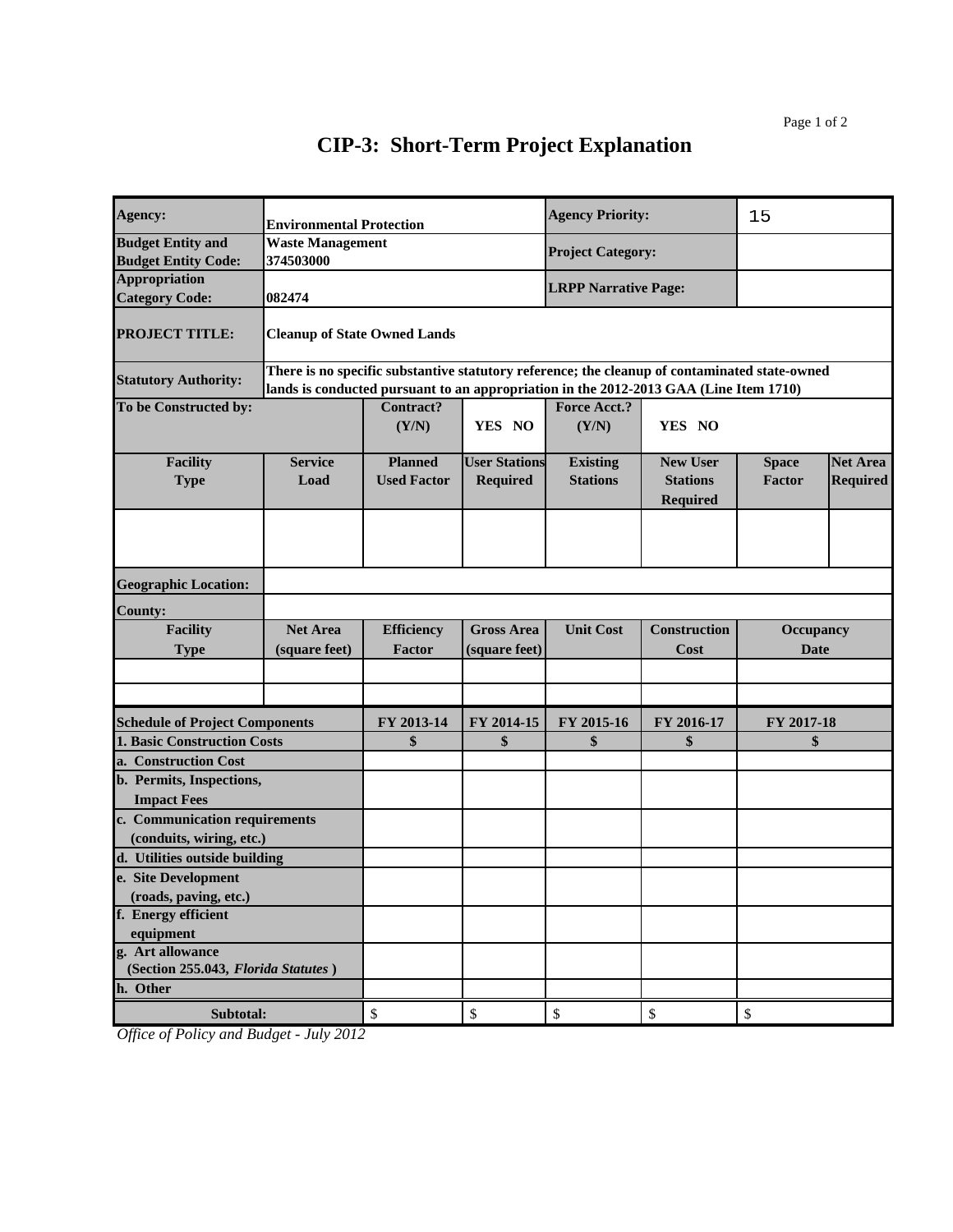| 2. Other Project Costs                             |                  | \$               | \$               | \$                                 | \$                                     | \$               |
|----------------------------------------------------|------------------|------------------|------------------|------------------------------------|----------------------------------------|------------------|
| a. Land/Existing Facility Acquisition              |                  |                  |                  |                                    |                                        |                  |
| <b>b. Professional Services</b>                    |                  |                  |                  |                                    |                                        |                  |
| 1) Planning/Programming                            |                  |                  |                  |                                    |                                        |                  |
| 2) Architechtural/Engineering Fees                 |                  |                  |                  |                                    |                                        |                  |
| 3) On-site representatives                         |                  |                  |                  |                                    |                                        |                  |
| 4) Testing/Surveys                                 |                  |                  |                  |                                    |                                        |                  |
| 5) Other Professional Services                     |                  |                  |                  |                                    |                                        |                  |
| c. Miscellaneous Costs                             |                  |                  |                  |                                    |                                        |                  |
| d. Moveable Equipment/Furniture                    |                  |                  |                  |                                    |                                        |                  |
| Subtotal:                                          |                  |                  |                  |                                    |                                        |                  |
|                                                    |                  |                  |                  |                                    |                                        |                  |
| 3. All Costs $(1 + 2)$                             |                  |                  |                  |                                    |                                        |                  |
| 4. DMS Fee<br><b>Total: All Costs by Fund</b>      |                  |                  |                  |                                    |                                        |                  |
| <b>Fund Code:</b><br><b>Fund Code:</b>             | 2212             | 1,000,000        | 1,000,000        | 1,000,000                          | 1,000,000                              | 1,000,000        |
| <b>TOTAL</b> $(3+4)$                               |                  | \$<br>1,000,000  | \$1,000,000      | 1,000,000<br>\$                    | 1,000,000<br>$\boldsymbol{\mathsf{S}}$ | \$1,000,000      |
| <b>Appropriations to-date:</b>                     |                  |                  |                  | <b>Projected Costs Beyond CIP:</b> |                                        |                  |
| <b>General Revenue</b>                             |                  |                  |                  |                                    | <b>General Revenue</b>                 |                  |
| <b>Trust Funds</b>                                 |                  |                  | 25,400,000       |                                    | <b>Trust Funds</b>                     |                  |
| <b>TOTAL</b>                                       |                  |                  | \$25,400,000     |                                    | <b>TOTAL</b>                           | \$0              |
| <b>Changes in Agency Service Costs</b><br>Category | <b>Fund Code</b> | FY 2013-14<br>\$ | FY 2014-15<br>\$ | FY 2015-16<br>\$                   | FY 2016-17<br>\$                       | FY 2017-18<br>\$ |
|                                                    |                  |                  |                  |                                    |                                        |                  |
| <b>Salaries &amp; Benefits</b>                     |                  |                  |                  |                                    |                                        |                  |
| <b>Subtotal</b>                                    |                  |                  |                  |                                    |                                        |                  |
|                                                    |                  |                  |                  |                                    |                                        |                  |
| <b>OPS</b>                                         |                  |                  |                  |                                    |                                        |                  |
| <b>Subtotal</b>                                    |                  |                  |                  |                                    |                                        |                  |
|                                                    |                  |                  |                  |                                    |                                        |                  |
| <b>Expenses</b>                                    |                  |                  |                  |                                    |                                        |                  |
|                                                    |                  |                  |                  |                                    |                                        |                  |
| Subtotal                                           |                  |                  |                  |                                    |                                        |                  |
| <b>Other (Specify)</b>                             |                  |                  |                  |                                    |                                        |                  |
|                                                    |                  |                  |                  |                                    |                                        |                  |
| <b>Subtotal</b>                                    |                  |                  |                  |                                    |                                        |                  |
| <b>Fund Totals</b>                                 |                  |                  |                  |                                    |                                        |                  |
| <b>TOTAL</b>                                       |                  | \$1,000,000      | \$1,000,000      | \$1,000,000                        | \$1,000,000                            | \$1,000,000      |
|                                                    |                  |                  |                  |                                    |                                        |                  |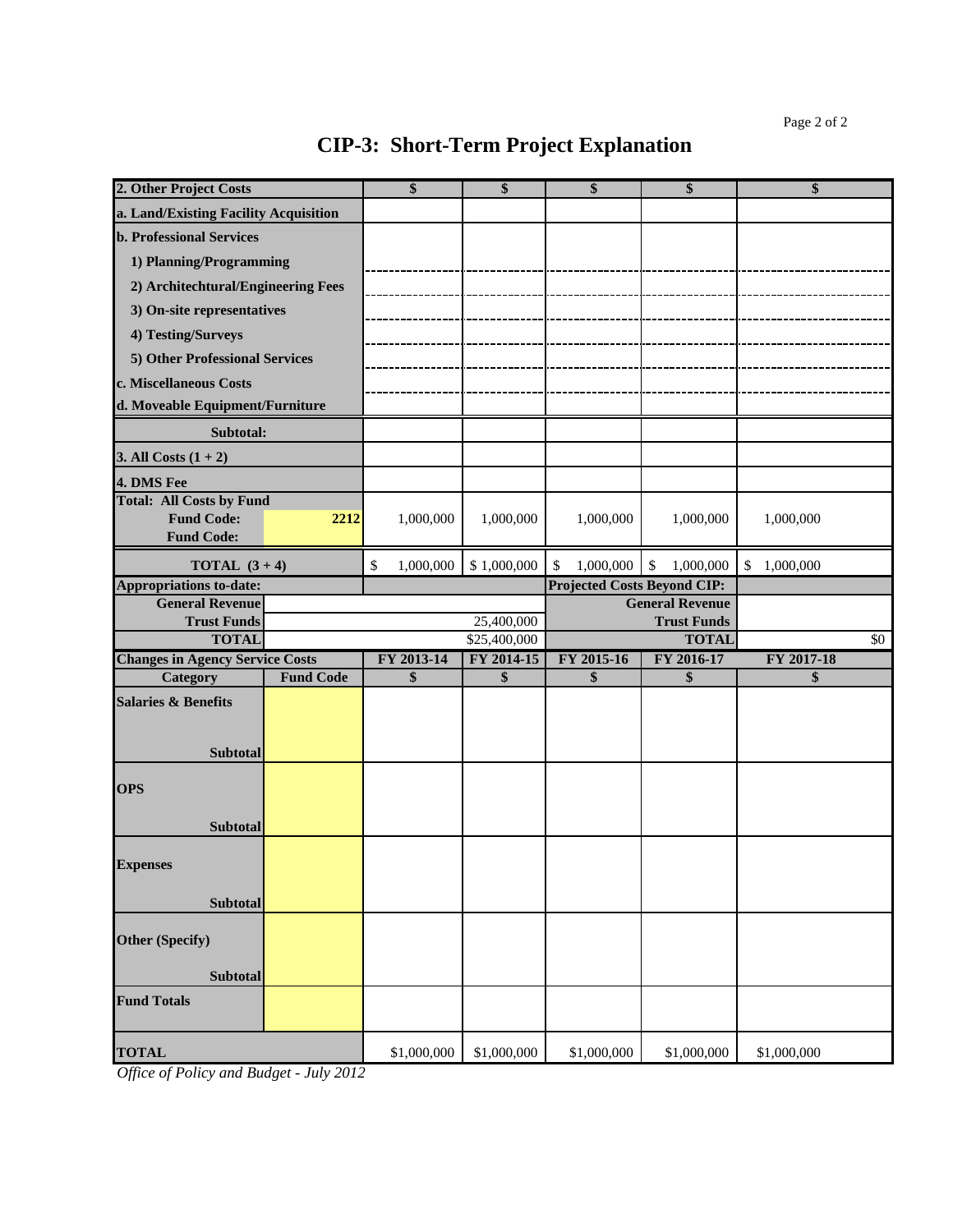| Agency:                                                |                                                              | <b>Environmental Protection</b>                                                                                             |                                         |                                    | <b>Agency Priority:</b>                               | 25                              |                                    |
|--------------------------------------------------------|--------------------------------------------------------------|-----------------------------------------------------------------------------------------------------------------------------|-----------------------------------------|------------------------------------|-------------------------------------------------------|---------------------------------|------------------------------------|
| <b>Budget Entity and</b><br><b>Budget Entity Code:</b> | <b>Waste Management</b><br>37450300                          |                                                                                                                             |                                         | <b>Project Category:</b>           |                                                       |                                 |                                    |
| Appropriation<br><b>Category Code:</b>                 | 089270                                                       |                                                                                                                             |                                         | <b>LRPP Narrative Page:</b>        |                                                       |                                 |                                    |
| <b>PROJECT TITLE:</b>                                  | <b>Debt Service- Inland Protection Financing Corporation</b> |                                                                                                                             |                                         |                                    |                                                       |                                 |                                    |
| <b>Statutory Authority:</b>                            | 376.3075 (1) F.S.                                            |                                                                                                                             |                                         |                                    |                                                       |                                 |                                    |
| To be Constructed by:                                  |                                                              | Contract?<br>(Y/N)                                                                                                          | <b>YES</b>                              | <b>Force Acct.?</b><br>(Y/N)       | NO                                                    |                                 |                                    |
| <b>Facility</b><br><b>Type</b>                         | <b>Service</b><br>Load                                       | <b>Planned</b><br><b>Used Factor</b>                                                                                        | <b>User Stations</b><br><b>Required</b> | <b>Existing</b><br><b>Stations</b> | <b>New User</b><br><b>Stations</b><br><b>Required</b> | <b>Space</b><br><b>Factor</b>   | <b>Net Area</b><br><b>Required</b> |
|                                                        |                                                              |                                                                                                                             |                                         |                                    |                                                       |                                 |                                    |
| <b>Geographic Location:</b>                            |                                                              |                                                                                                                             |                                         |                                    |                                                       |                                 |                                    |
| <b>County:</b>                                         |                                                              |                                                                                                                             |                                         |                                    |                                                       |                                 |                                    |
| <b>Facility</b><br><b>Type</b>                         | <b>Net Area</b><br>(square feet)                             | <b>Efficiency</b><br><b>Unit Cost</b><br><b>Construction</b><br><b>Gross Area</b><br><b>Factor</b><br>(square feet)<br>Cost |                                         |                                    |                                                       | <b>Occupancy</b><br><b>Date</b> |                                    |
|                                                        |                                                              |                                                                                                                             |                                         |                                    |                                                       |                                 |                                    |
| <b>Schedule of Project Components</b>                  |                                                              | FY 2013-14                                                                                                                  | FY 2014-15                              | FY 2015-16                         | FY 2016-17                                            | FY 2017-18                      |                                    |
| 1. Basic Construction Costs                            |                                                              | \$                                                                                                                          | \$                                      | \$                                 | \$                                                    |                                 | \$                                 |
| a. Construction Cost                                   |                                                              |                                                                                                                             |                                         |                                    |                                                       |                                 |                                    |
| b. Permits, Inspections,                               |                                                              |                                                                                                                             |                                         |                                    |                                                       |                                 |                                    |
| <b>Impact Fees</b>                                     |                                                              |                                                                                                                             |                                         |                                    |                                                       |                                 |                                    |
| c. Communication requirements                          |                                                              |                                                                                                                             |                                         |                                    |                                                       |                                 |                                    |
| (conduits, wiring, etc.)                               |                                                              |                                                                                                                             |                                         |                                    |                                                       |                                 |                                    |
| d. Utilities outside building                          |                                                              |                                                                                                                             |                                         |                                    |                                                       |                                 |                                    |
| e. Site Development                                    |                                                              |                                                                                                                             |                                         |                                    |                                                       |                                 |                                    |
| (roads, paving, etc.)<br>f. Energy efficient           |                                                              |                                                                                                                             |                                         |                                    |                                                       |                                 |                                    |
| equipment                                              |                                                              |                                                                                                                             |                                         |                                    |                                                       |                                 |                                    |
| g. Art allowance                                       |                                                              |                                                                                                                             |                                         |                                    |                                                       |                                 |                                    |
| (Section 255.043, Florida Statutes)                    |                                                              |                                                                                                                             |                                         |                                    |                                                       |                                 |                                    |
| h. Other                                               |                                                              |                                                                                                                             |                                         |                                    |                                                       |                                 |                                    |
| Subtotal:                                              |                                                              | \$                                                                                                                          | \$                                      | \$                                 | \$                                                    | \$                              |                                    |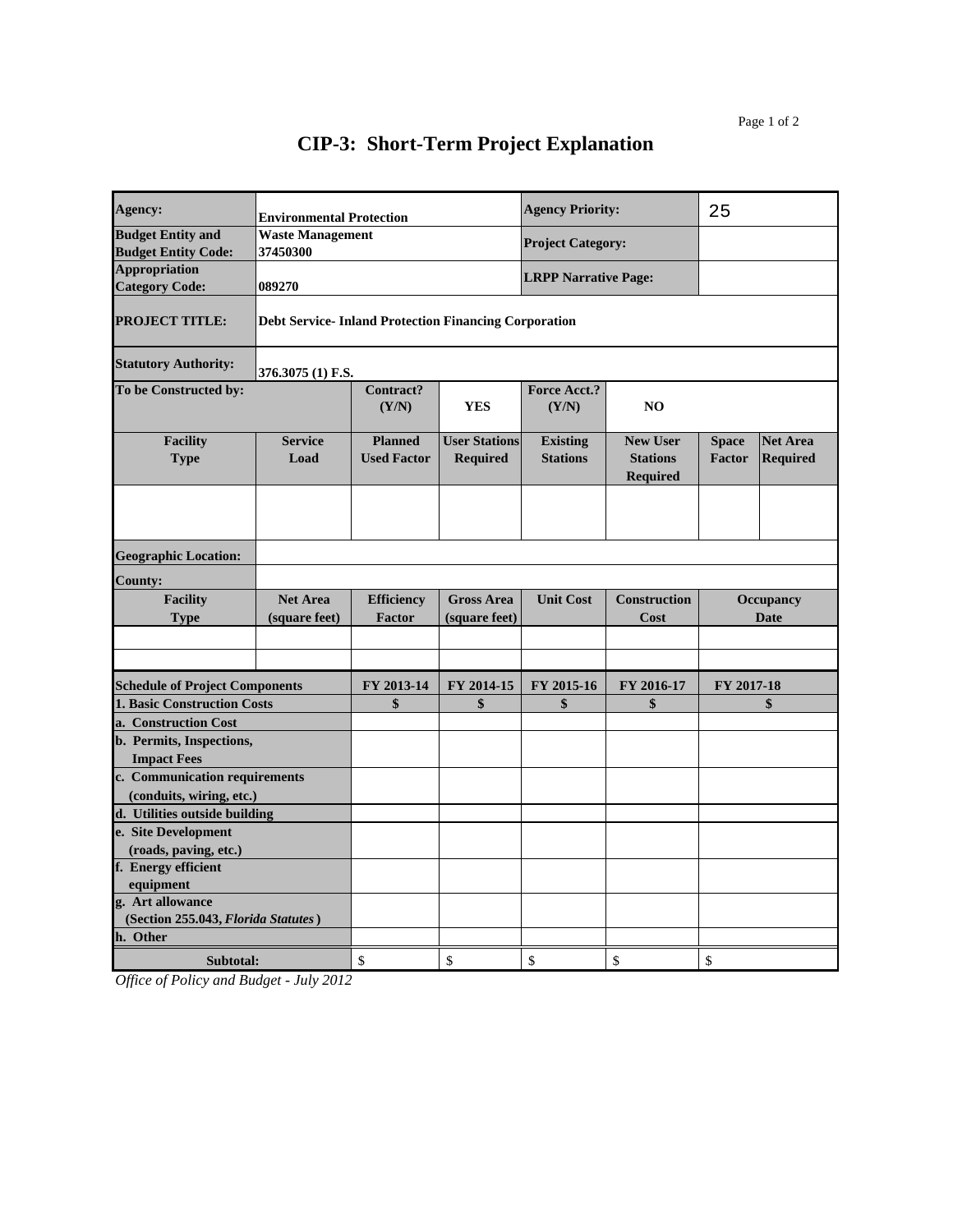# **2. Other Project Costs \$ \$ \$ \$ CIP-3: Short-Term Project Explanation**

| 2. Other Project Costs                             |                  | \$              | \$                         | \$          | \$                                           | \$               |
|----------------------------------------------------|------------------|-----------------|----------------------------|-------------|----------------------------------------------|------------------|
| a. Land/Existing Facility Acquisition              |                  |                 |                            |             |                                              |                  |
| <b>b. Professional Services</b>                    |                  |                 |                            |             |                                              |                  |
| 1) Planning/Programming                            |                  |                 |                            |             |                                              |                  |
| 2) Architechtural/Engineering Fees                 |                  |                 |                            |             |                                              |                  |
| 3) On-site representatives                         |                  |                 |                            |             |                                              |                  |
| 4) Testing/Surveys                                 |                  |                 |                            |             |                                              |                  |
| 5) Other Professional Services                     |                  |                 |                            |             |                                              |                  |
| c. Miscellaneous Costs                             |                  |                 |                            |             |                                              |                  |
| d. Moveable Equipment/Furniture                    |                  |                 |                            |             |                                              |                  |
| Subtotal:                                          |                  |                 |                            |             |                                              |                  |
| 3. All Costs $(1 + 2)$                             |                  |                 |                            |             |                                              |                  |
| 4. DMS Fee                                         |                  |                 |                            |             |                                              |                  |
| <b>Total: All Costs by Fund</b>                    |                  |                 |                            |             |                                              |                  |
| <b>Fund Code:</b>                                  |                  |                 |                            |             |                                              |                  |
| <b>Fund Code:</b>                                  | 2212             | 9,787,766       | 9,780,039                  | 9,776,039   | 9,776,789                                    | 9,676,683        |
| <b>TOTAL</b> $(3+4)$                               |                  | 9,787,766<br>\$ | \$9,780,039                | \$9,776,039 | $\$\,$<br>9,776,789                          | \$9,676,683      |
| <b>Appropriations to-date:</b>                     |                  |                 |                            |             | <b>Projected Costs Beyond CIP:</b>           |                  |
| <b>General Revenue</b><br><b>Trust Funds</b>       |                  |                 |                            |             | <b>General Revenue</b><br><b>Trust Funds</b> |                  |
| <b>TOTAL</b>                                       |                  |                 | 31,502,725<br>\$31,502,725 |             | <b>TOTAL</b>                                 | \$0              |
|                                                    |                  |                 |                            |             |                                              |                  |
|                                                    |                  | FY 2013-14      | FY 2014-15                 | FY 2015-16  |                                              |                  |
| <b>Changes in Agency Service Costs</b><br>Category | <b>Fund Code</b> | \$              | \$                         | \$          | FY 2016-17<br>\$                             | FY 2017-18<br>\$ |
| <b>Salaries &amp; Benefits</b>                     |                  |                 |                            |             |                                              |                  |
|                                                    |                  |                 |                            |             |                                              |                  |
|                                                    |                  |                 |                            |             |                                              |                  |
| <b>Subtotal</b>                                    |                  |                 |                            |             |                                              |                  |
| <b>OPS</b>                                         |                  |                 |                            |             |                                              |                  |
|                                                    |                  |                 |                            |             |                                              |                  |
| <b>Subtotal</b>                                    |                  |                 |                            |             |                                              |                  |
| <b>Expenses</b>                                    |                  |                 |                            |             |                                              |                  |
|                                                    |                  |                 |                            |             |                                              |                  |
| <b>Subtotal</b>                                    |                  |                 |                            |             |                                              |                  |
| Other (Specify)                                    |                  |                 |                            |             |                                              |                  |
|                                                    |                  |                 |                            |             |                                              |                  |
| Subtotal                                           |                  |                 |                            |             |                                              |                  |
| <b>Fund Totals</b>                                 |                  |                 |                            |             |                                              |                  |
| <b>TOTAL</b>                                       |                  | \$9,787,766     | \$9,780,039                | 9,776,039   | \$<br>9,776,789                              | \$<br>9,676,683  |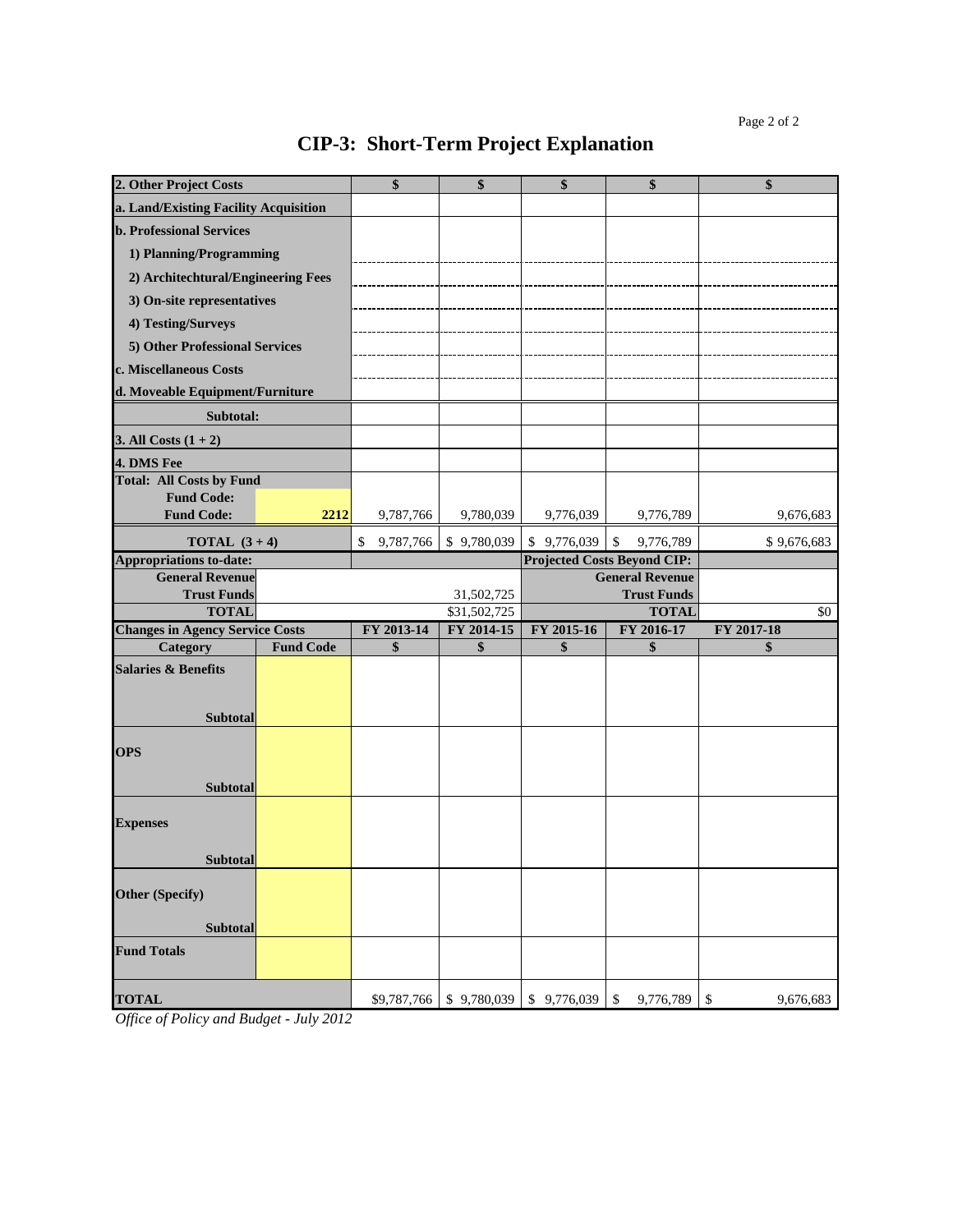| Agency:                               |                                                              | <b>Environmental Protection</b>      |                                         |                                    | <b>Agency Priority:</b>                        | 12                     |                                    |
|---------------------------------------|--------------------------------------------------------------|--------------------------------------|-----------------------------------------|------------------------------------|------------------------------------------------|------------------------|------------------------------------|
| <b>Budget Entity and</b>              | <b>Waste Management</b>                                      |                                      |                                         | <b>Project Category:</b>           |                                                |                        |                                    |
| <b>Budget Entity Code:</b>            | 374503000                                                    |                                      |                                         |                                    |                                                |                        |                                    |
| <b>Appropriation</b>                  |                                                              |                                      |                                         | <b>LRPP Narrative Page:</b>        |                                                |                        |                                    |
| <b>Category Code:</b>                 | 080524                                                       |                                      |                                         |                                    |                                                |                        |                                    |
| <b>PROJECT TITLE:</b>                 | <b>Drycleaning Solvent Contaminated Site Cleanup Program</b> |                                      |                                         |                                    |                                                |                        |                                    |
| <b>Statutory Authority:</b>           | Section 376.3078, F.S.                                       |                                      |                                         |                                    |                                                |                        |                                    |
| To be Constructed by:                 |                                                              | Contract?<br>(Y/N)                   | YES NO                                  | <b>Force Acct.?</b><br>(Y/N)       | YES NO                                         |                        |                                    |
| <b>Facility</b><br><b>Type</b>        | <b>Service</b><br>Load                                       | <b>Planned</b><br><b>Used Factor</b> | <b>User Stations</b><br><b>Required</b> | <b>Existing</b><br><b>Stations</b> | <b>New User</b><br><b>Stations</b><br>Required | <b>Space</b><br>Factor | <b>Net Area</b><br><b>Required</b> |
|                                       |                                                              |                                      |                                         |                                    |                                                |                        |                                    |
| <b>Geographic Location:</b>           |                                                              |                                      |                                         |                                    |                                                |                        |                                    |
| <b>County:</b>                        |                                                              |                                      |                                         |                                    |                                                |                        |                                    |
| <b>Facility</b>                       | <b>Net Area</b>                                              | <b>Efficiency</b>                    | <b>Gross Area</b>                       | <b>Unit Cost</b>                   | Construction                                   | Occupancy              |                                    |
| <b>Type</b>                           | (square feet)                                                | Factor                               | (square feet)                           |                                    | Cost                                           | <b>Date</b>            |                                    |
|                                       |                                                              |                                      |                                         |                                    |                                                |                        |                                    |
|                                       |                                                              |                                      |                                         |                                    |                                                |                        |                                    |
| <b>Schedule of Project Components</b> |                                                              | FY 2013-14                           | FY 2014-15                              | FY 2015-16                         | FY 2016-17                                     | FY 2017-18             |                                    |
| <b>1. Basic Construction Costs</b>    |                                                              | \$                                   | \$                                      | \$                                 | \$                                             | \$                     |                                    |
| a. Construction Cost                  |                                                              |                                      |                                         |                                    |                                                |                        |                                    |
| b. Permits, Inspections,              |                                                              |                                      |                                         |                                    |                                                |                        |                                    |
| <b>Impact Fees</b>                    |                                                              |                                      |                                         |                                    |                                                |                        |                                    |
| c. Communication requirements         |                                                              |                                      |                                         |                                    |                                                |                        |                                    |
| (conduits, wiring, etc.)              |                                                              |                                      |                                         |                                    |                                                |                        |                                    |
| d. Utilities outside building         |                                                              |                                      |                                         |                                    |                                                |                        |                                    |
| e. Site Development                   |                                                              |                                      |                                         |                                    |                                                |                        |                                    |
| (roads, paving, etc.)                 |                                                              |                                      |                                         |                                    |                                                |                        |                                    |
| f. Energy efficient                   |                                                              |                                      |                                         |                                    |                                                |                        |                                    |
| equipment                             |                                                              |                                      |                                         |                                    |                                                |                        |                                    |
| g. Art allowance                      |                                                              |                                      |                                         |                                    |                                                |                        |                                    |
| (Section 255.043, Florida Statutes)   |                                                              |                                      |                                         |                                    |                                                |                        |                                    |
| h. Other                              |                                                              |                                      |                                         |                                    |                                                |                        |                                    |
| Subtotal:                             |                                                              | \$                                   | $\mathbb{S}$                            | $\mathbb{S}$                       | $\mathbb{S}$                                   | $\mathbb{S}$           |                                    |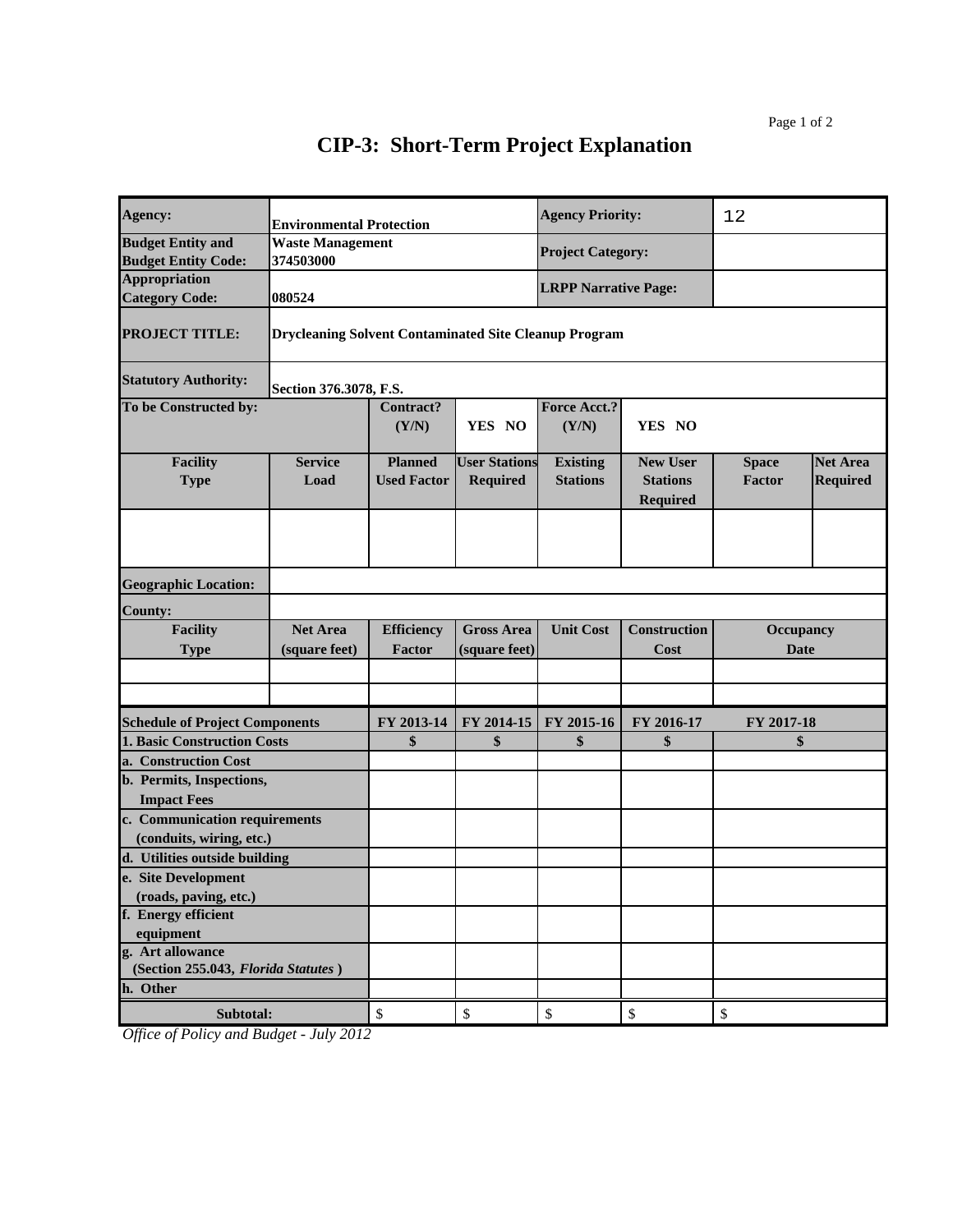| 2. Other Project Costs                                                    |                  | \$          | \$                         | \$          | \$                                 | \$                        |     |
|---------------------------------------------------------------------------|------------------|-------------|----------------------------|-------------|------------------------------------|---------------------------|-----|
| a. Land/Existing Facility Acquisition                                     |                  |             |                            |             |                                    |                           |     |
| <b>b. Professional Services</b>                                           |                  |             |                            |             |                                    |                           |     |
| 1) Planning/Programming                                                   |                  |             |                            |             |                                    |                           |     |
| 2) Architechtural/Engineering Fees                                        |                  |             |                            |             |                                    |                           |     |
| 3) On-site representatives                                                |                  |             |                            |             |                                    |                           |     |
| 4) Testing/Surveys                                                        |                  |             |                            |             |                                    |                           |     |
| 5) Other Professional Services                                            |                  |             |                            |             |                                    |                           |     |
|                                                                           |                  |             |                            |             |                                    |                           |     |
| c. Miscellaneous Costs                                                    |                  |             |                            |             |                                    |                           |     |
| d. Moveable Equipment/Furniture                                           |                  |             |                            |             |                                    |                           |     |
| Subtotal:                                                                 |                  |             |                            |             |                                    |                           |     |
| 3. All Costs $(1 + 2)$                                                    |                  |             |                            |             |                                    |                           |     |
| 4. DMS Fee                                                                |                  |             |                            |             |                                    |                           |     |
| <b>Total: All Costs by Fund</b><br><b>Fund Code:</b><br><b>Fund Code:</b> | 2780             | \$5,000,000 | \$5,000,000                | \$5,000,000 | \$5,000,000                        | \$5,000,000               |     |
| <b>TOTAL</b> $(3+4)$                                                      |                  | \$5,000,000 | \$5,000,000                | \$5,000,000 | \$5,000,000                        | 5,000,000<br>$\mathbb{S}$ |     |
| <b>Appropriations to-date:</b>                                            |                  |             |                            |             | <b>Projected Costs Beyond CIP:</b> |                           |     |
| <b>General Revenue</b>                                                    |                  |             |                            |             | <b>General Revenue</b>             |                           |     |
| <b>Trust Funds</b><br><b>TOTAL</b>                                        |                  |             | 92,447,580<br>\$92,447,580 |             | <b>Trust Funds</b><br><b>TOTAL</b> |                           | \$0 |
| <b>Changes in Agency Service Costs</b>                                    |                  | FY 2013-14  | FY 2014-15                 | FY 2015-16  | FY 2016-17                         | FY 2017-18                |     |
| Category                                                                  | <b>Fund Code</b> | \$          | \$                         | \$          | \$                                 | \$                        |     |
| <b>Salaries &amp; Benefits</b><br>Subtotal                                |                  |             |                            |             |                                    |                           |     |
| <b>OPS</b><br>Subtotal                                                    |                  |             |                            |             |                                    |                           |     |
| <b>Expenses</b><br><b>Subtotal</b>                                        |                  |             |                            |             |                                    |                           |     |
| <b>Other (Specify)</b><br>Subtotal                                        |                  |             |                            |             |                                    |                           |     |
| <b>Fund Totals</b>                                                        |                  |             |                            |             |                                    |                           |     |
| <b>TOTAL</b>                                                              |                  | \$5,000,000 | \$5,000,000                | \$5,000,000 | \$5,000,000                        | \$5,000,000               |     |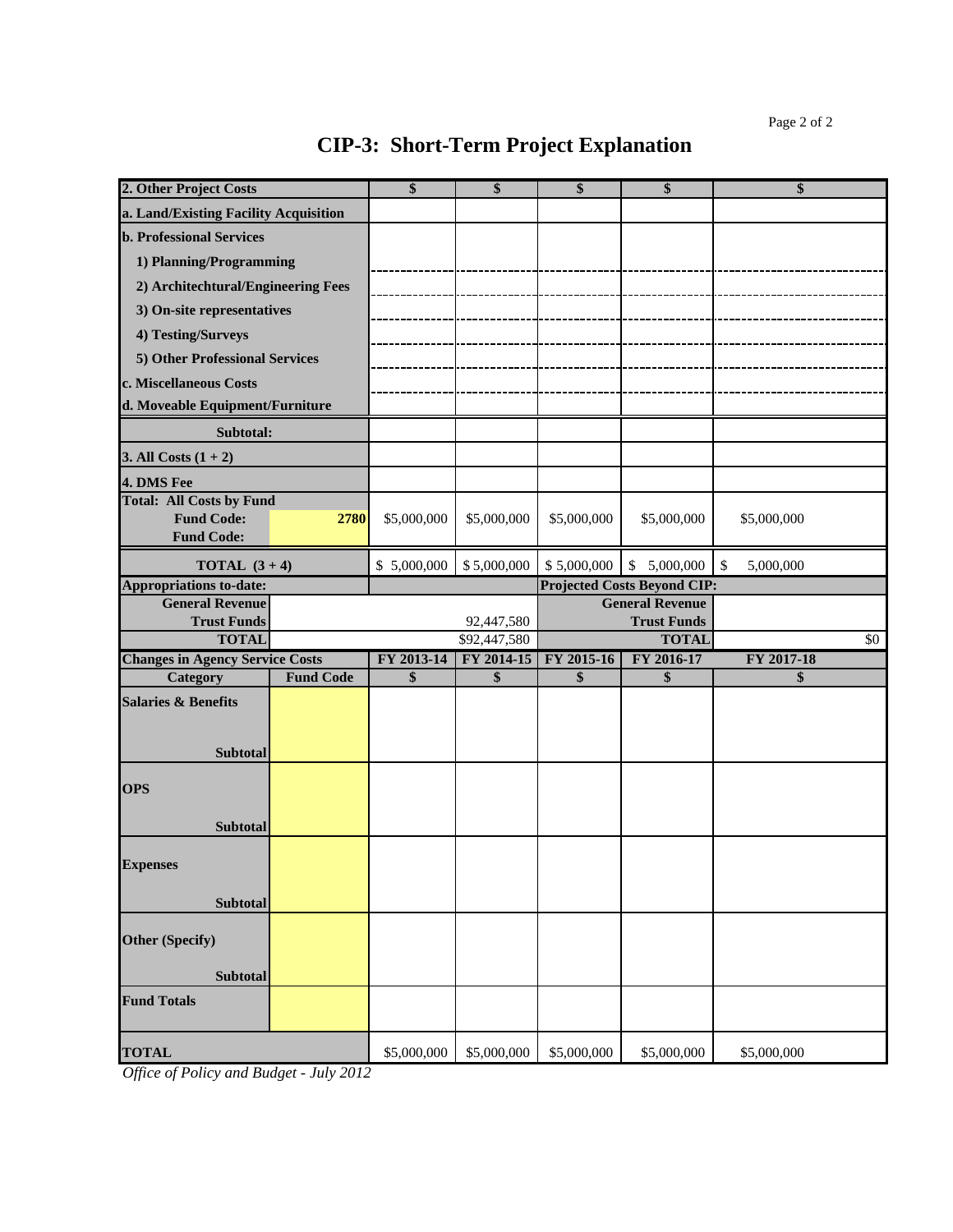| Agency:                                                 | <b>Environmental Protection</b>                          |                                                                        |                      | <b>Agency Priority:</b>     |                                    | 13            |                 |
|---------------------------------------------------------|----------------------------------------------------------|------------------------------------------------------------------------|----------------------|-----------------------------|------------------------------------|---------------|-----------------|
| <b>Budget Entity and</b>                                | <b>Waste Management</b>                                  |                                                                        |                      |                             |                                    |               |                 |
| <b>Budget Entity Code:</b>                              | 374503000                                                |                                                                        |                      | <b>Project Category:</b>    |                                    |               |                 |
| <b>Appropriation</b>                                    |                                                          |                                                                        |                      | <b>LRPP Narrative Page:</b> |                                    |               |                 |
| <b>Category Code:</b>                                   | 088502                                                   |                                                                        |                      |                             |                                    |               |                 |
| <b>PROJECT TITLE:</b>                                   | <b>Hazardous Waste Contaminated Site Cleanup Program</b> |                                                                        |                      |                             |                                    |               |                 |
| <b>Statutory Authority:</b>                             | Section 376.308, F.S.                                    |                                                                        |                      |                             |                                    |               |                 |
| To be Constructed by:                                   |                                                          | <b>Contract?</b><br>Force Acct.?<br>(Y/N)<br>YES NO<br>(Y/N)<br>YES NO |                      |                             |                                    |               |                 |
| <b>Facility</b>                                         | <b>Service</b>                                           | <b>Planned</b>                                                         | <b>User Stations</b> | <b>Existing</b>             | <b>New User</b>                    | <b>Space</b>  | <b>Net Area</b> |
| <b>Type</b>                                             | Load                                                     | <b>Used Factor</b>                                                     | <b>Required</b>      | <b>Stations</b>             | <b>Stations</b><br><b>Required</b> | <b>Factor</b> | <b>Required</b> |
|                                                         |                                                          |                                                                        |                      |                             |                                    |               |                 |
| <b>Geographic Location:</b>                             |                                                          |                                                                        |                      |                             |                                    |               |                 |
| <b>County:</b>                                          |                                                          |                                                                        |                      |                             |                                    |               |                 |
| <b>Facility</b>                                         | <b>Net Area</b>                                          | <b>Efficiency</b>                                                      | <b>Gross Area</b>    | <b>Unit Cost</b>            | <b>Construction</b>                | Occupancy     |                 |
| <b>Type</b>                                             | (square feet)                                            | <b>Factor</b>                                                          | (square feet)        |                             | Cost                               | <b>Date</b>   |                 |
|                                                         |                                                          |                                                                        |                      |                             |                                    |               |                 |
|                                                         |                                                          |                                                                        |                      |                             |                                    |               |                 |
|                                                         |                                                          |                                                                        |                      |                             |                                    |               |                 |
| <b>Schedule of Project Components</b>                   |                                                          | FY 2013-14                                                             | FY 2014-15           | FY 2015-16                  | FY 2016-17                         | FY 2017-18    |                 |
| <b>1. Basic Construction Costs</b>                      |                                                          | \$                                                                     | \$                   | \$                          | \$                                 | \$            |                 |
| a. Construction Cost                                    |                                                          |                                                                        |                      |                             |                                    |               |                 |
| b. Permits, Inspections,                                |                                                          |                                                                        |                      |                             |                                    |               |                 |
| <b>Impact Fees</b>                                      |                                                          |                                                                        |                      |                             |                                    |               |                 |
| c. Communication requirements                           |                                                          |                                                                        |                      |                             |                                    |               |                 |
| (conduits, wiring, etc.)                                |                                                          |                                                                        |                      |                             |                                    |               |                 |
| d. Utilities outside building                           |                                                          |                                                                        |                      |                             |                                    |               |                 |
| e. Site Development                                     |                                                          |                                                                        |                      |                             |                                    |               |                 |
| (roads, paving, etc.)                                   |                                                          |                                                                        |                      |                             |                                    |               |                 |
| f. Energy efficient                                     |                                                          |                                                                        |                      |                             |                                    |               |                 |
| equipment                                               |                                                          |                                                                        |                      |                             |                                    |               |                 |
| g. Art allowance<br>(Section 255.043, Florida Statutes) |                                                          |                                                                        |                      |                             |                                    |               |                 |
| h. Other                                                |                                                          |                                                                        |                      |                             |                                    |               |                 |
|                                                         |                                                          |                                                                        |                      |                             |                                    |               |                 |
| Subtotal:                                               |                                                          | \$                                                                     | \$                   | \$                          | $\boldsymbol{\$}$                  | $\mathbb{S}$  |                 |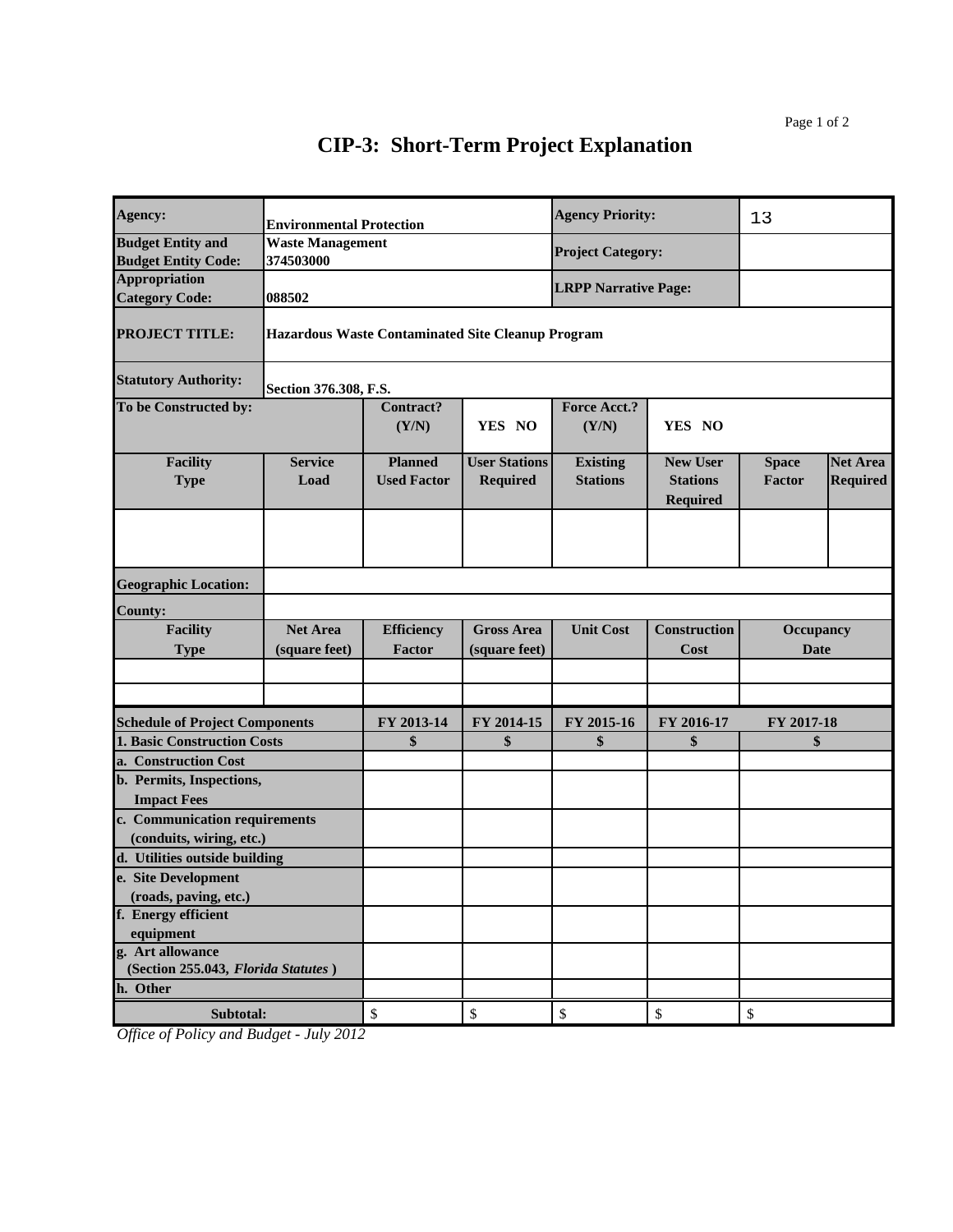| 2. Other Project Costs                 |                  | \$              | \$           | \$                                 | \$                     | \$              |
|----------------------------------------|------------------|-----------------|--------------|------------------------------------|------------------------|-----------------|
| a. Land/Existing Facility Acquisition  |                  |                 |              |                                    |                        |                 |
| <b>b. Professional Services</b>        |                  |                 |              |                                    |                        |                 |
| 1) Planning/Programming                |                  |                 |              |                                    |                        |                 |
| 2) Architechtural/Engineering Fees     |                  |                 |              |                                    |                        |                 |
| 3) On-site representatives             |                  |                 |              |                                    |                        |                 |
| 4) Testing/Surveys                     |                  |                 |              |                                    |                        |                 |
| 5) Other Professional Services         |                  |                 |              |                                    |                        |                 |
| c. Miscellaneous Costs                 |                  |                 |              |                                    |                        |                 |
| d. Moveable Equipment/Furniture        |                  |                 |              |                                    |                        |                 |
| Subtotal:                              |                  |                 |              |                                    |                        |                 |
| 3. All Costs $(1 + 2)$                 |                  |                 |              |                                    |                        |                 |
| 4. DMS Fee                             |                  |                 |              |                                    |                        |                 |
| <b>Total: All Costs by Fund</b>        |                  |                 |              |                                    |                        |                 |
| <b>Fund Code:</b>                      | 2780             | \$4,000,000     | \$4,000,000  | \$4,000,000                        | \$4,000,000            | \$4,000,000     |
| <b>Fund Code:</b>                      |                  |                 |              |                                    |                        |                 |
| <b>TOTAL</b> $(3+4)$                   |                  | \$<br>4,000,000 | \$4,000,000  | \$40,000,000                       | \$4,000,000            | \$4,000,000     |
| <b>Appropriations to-date:</b>         |                  |                 |              | <b>Projected Costs Beyond CIP:</b> |                        |                 |
| <b>General Revenue</b>                 |                  |                 |              |                                    | <b>General Revenue</b> |                 |
| <b>Trust Funds</b>                     |                  |                 | 45,900,000   |                                    | <b>Trust Funds</b>     |                 |
| <b>TOTAL</b>                           |                  |                 | \$45,900,000 |                                    | <b>TOTAL</b>           | $\overline{50}$ |
| <b>Changes in Agency Service Costs</b> |                  | FY 2013-14      | FY 2014-15   | FY 2015-16                         | FY 2016-17             | FY 2017-18      |
| <b>Category</b>                        | <b>Fund Code</b> | \$              | \$           | \$                                 | \$                     | \$              |
| <b>Salaries &amp; Benefits</b>         |                  |                 |              |                                    |                        |                 |
|                                        |                  |                 |              |                                    |                        |                 |
| <b>Subtotal</b>                        |                  |                 |              |                                    |                        |                 |
|                                        |                  |                 |              |                                    |                        |                 |
| <b>OPS</b>                             |                  |                 |              |                                    |                        |                 |
| <b>Subtotal</b>                        |                  |                 |              |                                    |                        |                 |
|                                        |                  |                 |              |                                    |                        |                 |
| <b>Expenses</b>                        |                  |                 |              |                                    |                        |                 |
|                                        |                  |                 |              |                                    |                        |                 |
| <b>Subtotal</b>                        |                  |                 |              |                                    |                        |                 |
| <b>Other (Specify)</b>                 |                  |                 |              |                                    |                        |                 |
|                                        |                  |                 |              |                                    |                        |                 |
| <b>Subtotal</b>                        |                  |                 |              |                                    |                        |                 |
| <b>Fund Totals</b>                     |                  |                 |              |                                    |                        |                 |
|                                        |                  |                 |              |                                    |                        |                 |
| <b>TOTAL</b>                           |                  | \$4,000,000     | \$4,000,000  | \$4,000,000                        | \$4,000,000            | \$4,000,000     |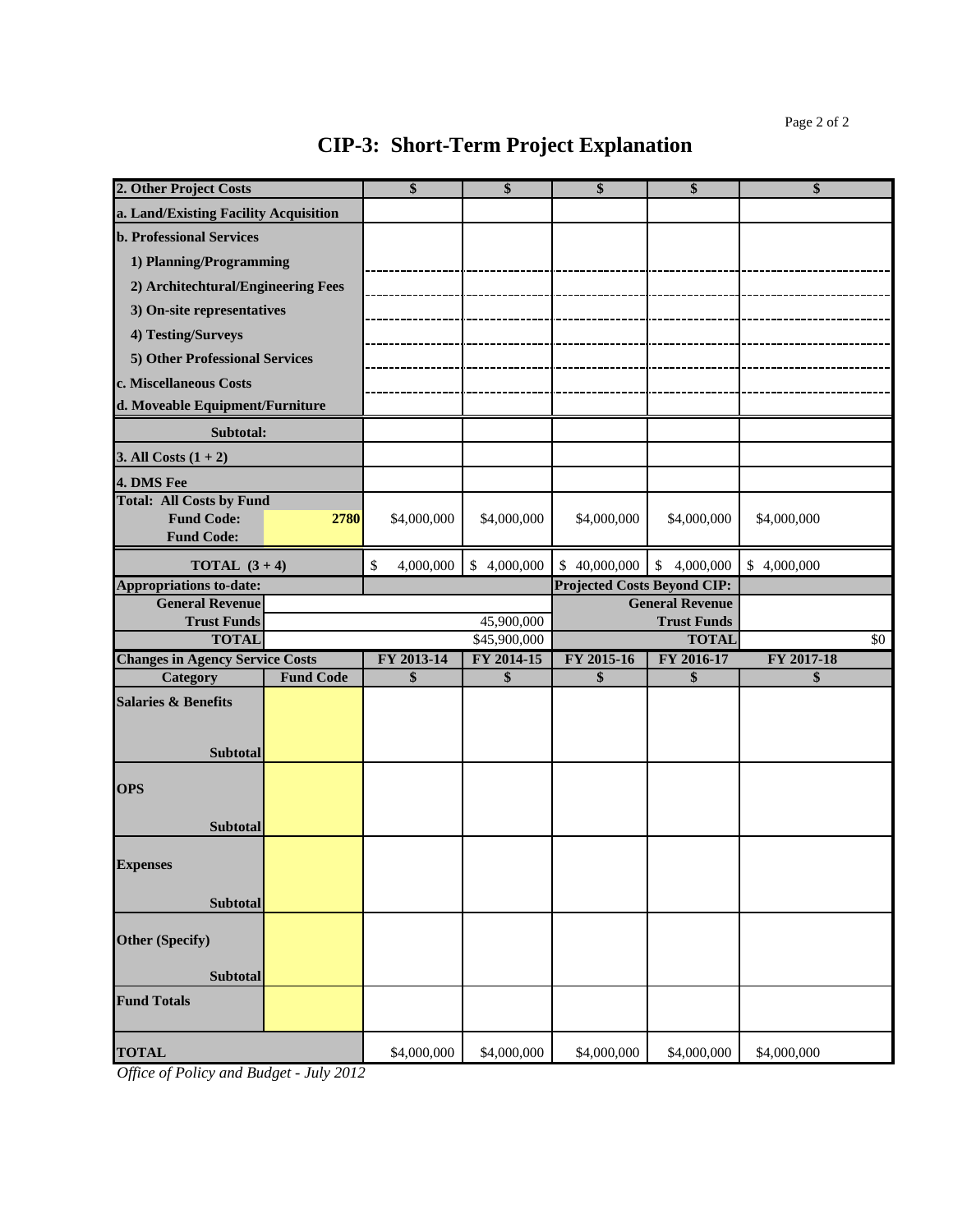| Agency:                                                   |                                  | <b>Environmental Protection</b>              |                                         |                                    | <b>Agency Priority:</b>                               | 11                                                                  |  |
|-----------------------------------------------------------|----------------------------------|----------------------------------------------|-----------------------------------------|------------------------------------|-------------------------------------------------------|---------------------------------------------------------------------|--|
| <b>Budget Entity and</b><br><b>Budget Entity Code:</b>    | Waste Management<br>37450300     |                                              |                                         | <b>Project Category:</b>           |                                                       |                                                                     |  |
| <b>Appropriation</b><br><b>Category Code:</b>             | 087888                           |                                              |                                         | <b>LRPP Narrative Page:</b>        |                                                       |                                                                     |  |
| <b>PROJECT TITLE:</b>                                     |                                  | <b>Petroleum Tanks Cleanup- Preapprovals</b> |                                         |                                    |                                                       |                                                                     |  |
| <b>Statutory Authority:</b>                               | 376.3071 (4) F.S.                |                                              |                                         |                                    |                                                       |                                                                     |  |
| To be Constructed by:                                     |                                  | Contract?<br>(Y/N)                           | <b>YES</b>                              | Force Acct.?<br>(Y/N)              | N <sub>O</sub>                                        |                                                                     |  |
| <b>Facility</b><br><b>Type</b>                            | <b>Service</b><br>Load           | <b>Planned</b><br><b>Used Factor</b>         | <b>User Stations</b><br><b>Required</b> | <b>Existing</b><br><b>Stations</b> | <b>New User</b><br><b>Stations</b><br><b>Required</b> | <b>Net Area</b><br><b>Space</b><br><b>Factor</b><br><b>Required</b> |  |
|                                                           |                                  |                                              |                                         |                                    |                                                       |                                                                     |  |
| <b>Geographic Location:</b>                               |                                  |                                              |                                         |                                    |                                                       |                                                                     |  |
| <b>County:</b>                                            |                                  |                                              |                                         |                                    |                                                       |                                                                     |  |
| <b>Facility</b><br><b>Type</b>                            | <b>Net Area</b><br>(square feet) | <b>Efficiency</b><br><b>Factor</b>           | <b>Gross Area</b><br>(square feet)      | <b>Unit Cost</b>                   | <b>Construction</b><br>Cost                           | <b>Occupancy</b><br><b>Date</b>                                     |  |
|                                                           |                                  |                                              |                                         |                                    |                                                       |                                                                     |  |
|                                                           |                                  |                                              |                                         |                                    |                                                       |                                                                     |  |
| <b>Schedule of Project Components</b>                     |                                  | FY 2013-14                                   | FY 2014-15                              | FY 2015-16                         | FY 2016-17                                            | FY 2017-18                                                          |  |
| <b>1. Basic Construction Costs</b>                        |                                  | \$                                           | \$                                      | \$                                 | \$                                                    | \$                                                                  |  |
| a. Construction Cost                                      |                                  |                                              |                                         |                                    |                                                       |                                                                     |  |
| b. Permits, Inspections,                                  |                                  |                                              |                                         |                                    |                                                       |                                                                     |  |
| <b>Impact Fees</b>                                        |                                  |                                              |                                         |                                    |                                                       |                                                                     |  |
| c. Communication requirements                             |                                  |                                              |                                         |                                    |                                                       |                                                                     |  |
| (conduits, wiring, etc.)<br>d. Utilities outside building |                                  |                                              |                                         |                                    |                                                       |                                                                     |  |
| e. Site Development                                       |                                  |                                              |                                         |                                    |                                                       |                                                                     |  |
| (roads, paving, etc.)                                     |                                  |                                              |                                         |                                    |                                                       |                                                                     |  |
| f. Energy efficient                                       |                                  |                                              |                                         |                                    |                                                       |                                                                     |  |
| equipment                                                 |                                  |                                              |                                         |                                    |                                                       |                                                                     |  |
| g. Art allowance                                          |                                  |                                              |                                         |                                    |                                                       |                                                                     |  |
| (Section 255.043, Florida Statutes)<br>h. Other           |                                  |                                              |                                         |                                    |                                                       |                                                                     |  |
|                                                           |                                  |                                              |                                         |                                    |                                                       |                                                                     |  |
| Subtotal:                                                 |                                  | \$                                           | \$                                      | \$                                 | \$                                                    | \$                                                                  |  |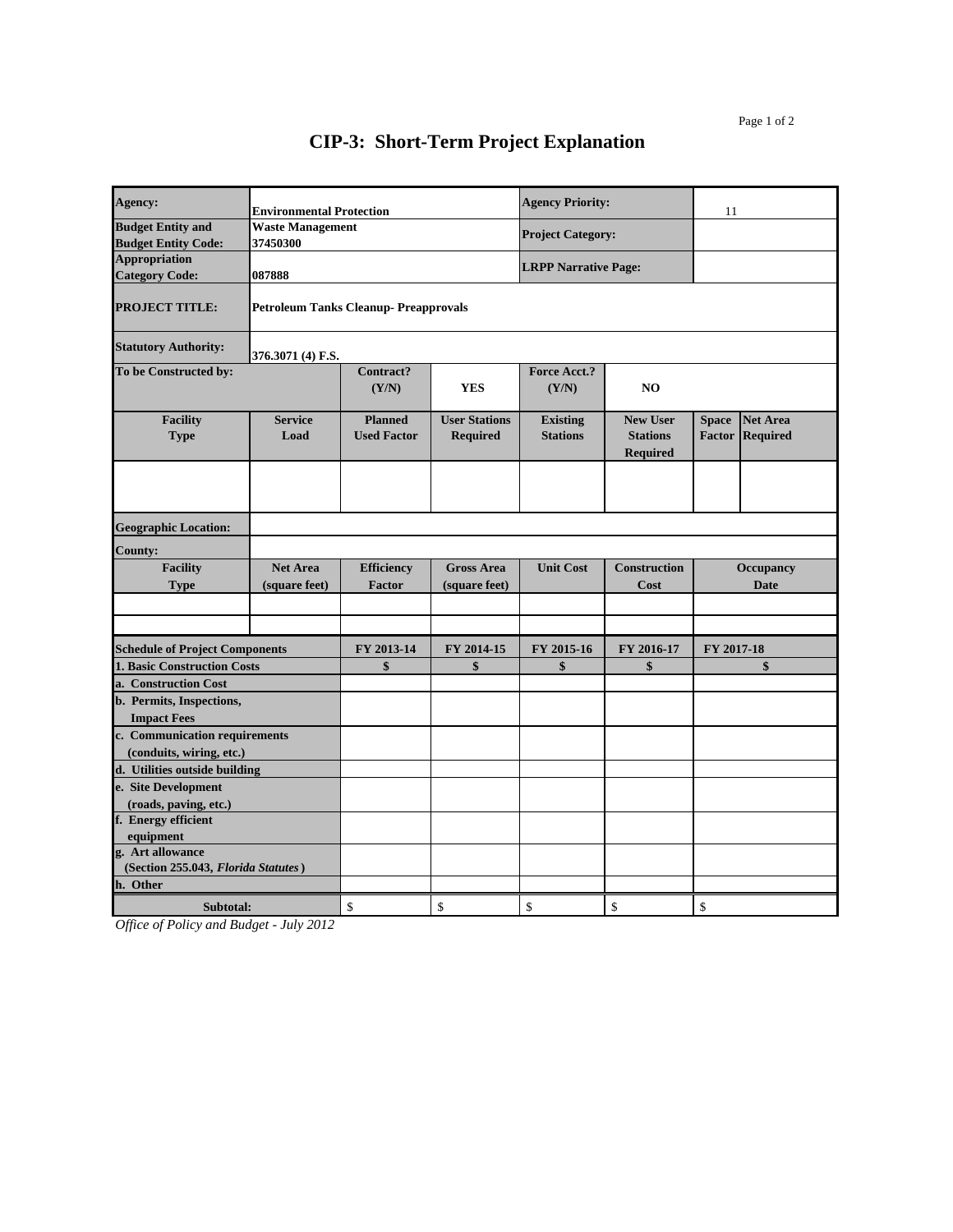| 2. Other Project Costs                        |                  | \$            | \$              | \$                                 | \$                                           | \$                |
|-----------------------------------------------|------------------|---------------|-----------------|------------------------------------|----------------------------------------------|-------------------|
| a. Land/Existing Facility Acquisition         |                  |               |                 |                                    |                                              |                   |
| <b>b. Professional Services</b>               |                  |               |                 |                                    |                                              |                   |
| 1) Planning/Programming                       |                  |               |                 |                                    |                                              |                   |
| 2) Architechtural/Engineering Fees            |                  |               |                 |                                    |                                              |                   |
| 3) On-site representatives                    |                  |               |                 |                                    |                                              |                   |
| 4) Testing/Surveys                            |                  |               |                 |                                    |                                              |                   |
| 5) Other Professional Services                |                  |               |                 |                                    |                                              |                   |
| c. Miscellaneous Costs                        |                  |               |                 |                                    |                                              |                   |
| d. Moveable Equipment/Furniture               |                  |               |                 |                                    |                                              |                   |
|                                               |                  |               |                 |                                    |                                              |                   |
| Subtotal:                                     |                  |               |                 |                                    |                                              |                   |
| 3. All Costs $(1 + 2)$                        |                  |               |                 |                                    |                                              |                   |
| 4. DMS Fee<br><b>Total: All Costs by Fund</b> |                  |               |                 |                                    |                                              |                   |
| <b>Fund Code:</b>                             |                  |               |                 |                                    |                                              |                   |
| <b>Fund Code:</b>                             | 2212             | 125,000,000   | 125,000,000     | 125,000,000                        | 125,000,000                                  | 125,000,000       |
| <b>TOTAL</b> $(3+4)$                          |                  | \$125,000,000 | \$125,000,000   | \$125,000,000                      | \$125,000,000                                | \$<br>125,000,000 |
| <b>Appropriations to-date:</b>                |                  |               |                 | <b>Projected Costs Beyond CIP:</b> |                                              |                   |
| <b>General Revenue</b><br><b>Trust Funds</b>  |                  |               | 1,963,741,467   |                                    | <b>General Revenue</b><br><b>Trust Funds</b> |                   |
| <b>TOTAL</b>                                  |                  |               | \$1,963,741,467 |                                    | <b>TOTAL</b>                                 | \$0               |
| <b>Changes in Agency Service Costs</b>        |                  | FY 2013-14    | FY 2014-15      | FY 2015-16                         | FY 2016-17                                   | FY 2017-18        |
| Category                                      | <b>Fund Code</b> | \$            | \$              | \$                                 | \$                                           | \$                |
| <b>Salaries &amp; Benefits</b>                |                  |               |                 |                                    |                                              |                   |
|                                               |                  |               |                 |                                    |                                              |                   |
| <b>Subtotal</b>                               |                  |               |                 |                                    |                                              |                   |
| <b>OPS</b>                                    |                  |               |                 |                                    |                                              |                   |
|                                               |                  |               |                 |                                    |                                              |                   |
| <b>Subtotal</b>                               |                  |               |                 |                                    |                                              |                   |
|                                               |                  |               |                 |                                    |                                              |                   |
| <b>Expenses</b>                               |                  |               |                 |                                    |                                              |                   |
| <b>Subtotal</b>                               |                  |               |                 |                                    |                                              |                   |
|                                               |                  |               |                 |                                    |                                              |                   |
| <b>Other (Specify)</b>                        |                  |               |                 |                                    |                                              |                   |
| <b>Subtotal</b>                               |                  |               |                 |                                    |                                              |                   |
| <b>Fund Totals</b>                            |                  |               |                 |                                    |                                              |                   |
|                                               |                  |               |                 |                                    |                                              |                   |
| <b>TOTAL</b>                                  |                  | \$125,000,000 | \$125,000,000   | \$125,000,000                      | \$125,000,000                                | \$<br>125,000,000 |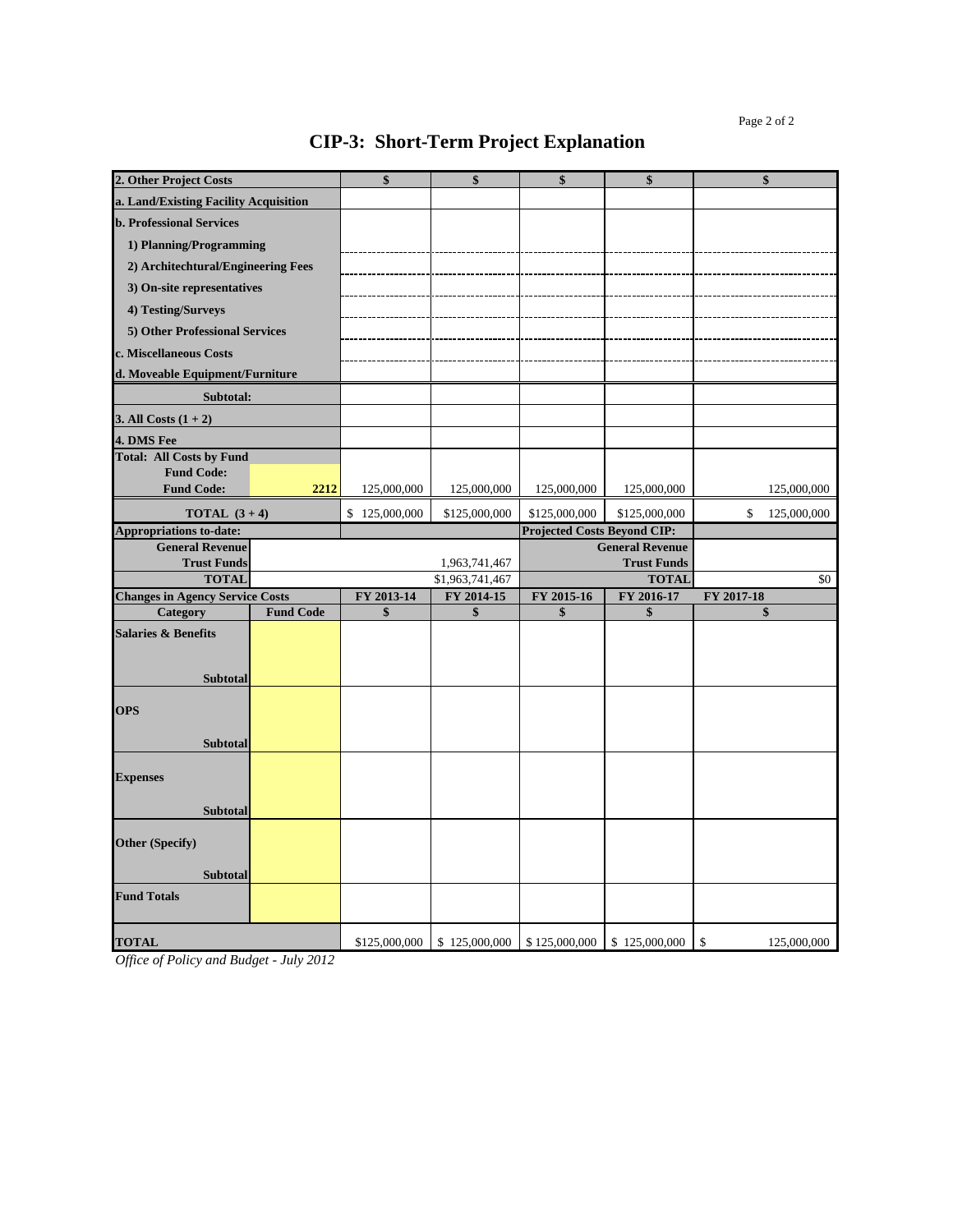| Agency:                               | <b>Department of Environmental Protection</b>    |                    | <b>Agency Priority:</b> |                             | 23                  |                  |                 |
|---------------------------------------|--------------------------------------------------|--------------------|-------------------------|-----------------------------|---------------------|------------------|-----------------|
| <b>Budget Entity and</b>              | <b>State Park Operations</b>                     |                    |                         |                             |                     | <b>SPRF</b>      |                 |
| <b>Budget Entity Code:</b>            | 37500300                                         |                    |                         | <b>Project Category:</b>    |                     |                  |                 |
| <b>Appropriation</b>                  |                                                  |                    |                         | <b>LRPP Narrative Page:</b> |                     |                  |                 |
| <b>Category Code:</b>                 | 088137                                           |                    |                         |                             |                     |                  |                 |
| <b>PROJECT TITLE:</b>                 | <b>Grants &amp; Donations Spending Authority</b> |                    |                         |                             |                     |                  |                 |
| <b>Statutory Authority:</b>           | <b>Chapter 258, Florida Statutes</b>             |                    |                         |                             |                     |                  |                 |
| To be Constructed by:                 |                                                  | <b>Contract?</b>   |                         | <b>Force Acct.?</b>         |                     |                  |                 |
|                                       |                                                  | (Y/N)              | No                      | (Y/N)                       | n/a                 |                  |                 |
| <b>Facility</b>                       | <b>Service</b>                                   | <b>Planned</b>     | <b>User Stations</b>    | <b>Existing</b>             | <b>New User</b>     | <b>Space</b>     | <b>Net Area</b> |
| <b>Type</b>                           | Load                                             | <b>Used Factor</b> | <b>Required</b>         | <b>Stations</b>             | <b>Stations</b>     | Factor           | <b>Required</b> |
|                                       |                                                  |                    |                         |                             | <b>Required</b>     |                  |                 |
| n/a                                   | n/a                                              | n/a                | n/a                     | n/a                         | n/a                 | n/a              | n/a             |
| <b>Geog. Location:</b>                | <b>Statewide</b>                                 |                    |                         |                             |                     |                  |                 |
| <b>County:</b>                        | <b>Statewide</b>                                 |                    |                         |                             |                     |                  |                 |
| <b>Facility</b>                       | <b>Net Area</b>                                  | <b>Efficiency</b>  | <b>Gross Area</b>       | <b>Unit Cost</b>            | <b>Construction</b> | <b>Occupancy</b> |                 |
| <b>Type</b>                           | (sq. ft.)                                        | Factor             | (sq. ft.)               |                             | Cost                |                  | <b>Date</b>     |
| n/a                                   |                                                  |                    |                         | \$                          | \$                  |                  |                 |
| <b>Schedule of Project Components</b> |                                                  | FY 2013-14         | FY 2014-15              | FY 2015-16                  | FY 2016-17          |                  | FY 2017-18      |
| <b>1. Basic Construction Costs</b>    |                                                  | \$                 | \$                      | \$                          | \$                  |                  | \$              |
| a. Construction Cost                  |                                                  |                    |                         |                             |                     |                  |                 |
| b. Permits, Inspections,              |                                                  |                    |                         |                             |                     |                  |                 |
| <b>Impact Fees</b>                    |                                                  |                    |                         |                             |                     |                  |                 |
| c. Communication requirements         |                                                  |                    |                         |                             |                     |                  |                 |
| (conduits, wiring, etc.)              |                                                  |                    |                         |                             |                     |                  |                 |
| d. Utilities outside building         |                                                  |                    |                         |                             |                     |                  |                 |
| e. Site Development                   |                                                  |                    |                         |                             |                     |                  |                 |
| (roads, paving, etc.)                 |                                                  |                    |                         |                             |                     |                  |                 |
| f. Energy efficient                   |                                                  |                    |                         |                             |                     |                  |                 |
| equipment                             |                                                  |                    |                         |                             |                     |                  |                 |
| g. Art allowance                      |                                                  |                    |                         |                             |                     |                  |                 |
| (F.S., Section 255.043)               |                                                  |                    |                         |                             |                     |                  |                 |
| h. Other                              |                                                  | 6,000,000          | 6,000,000               | 6,000,000                   | 6,000,000           |                  | 6,000,000       |
| Subtotal:                             |                                                  | 6,000,000          | 6,000,000               | 6,000,000                   | 6,000,000           |                  | 6,000,000       |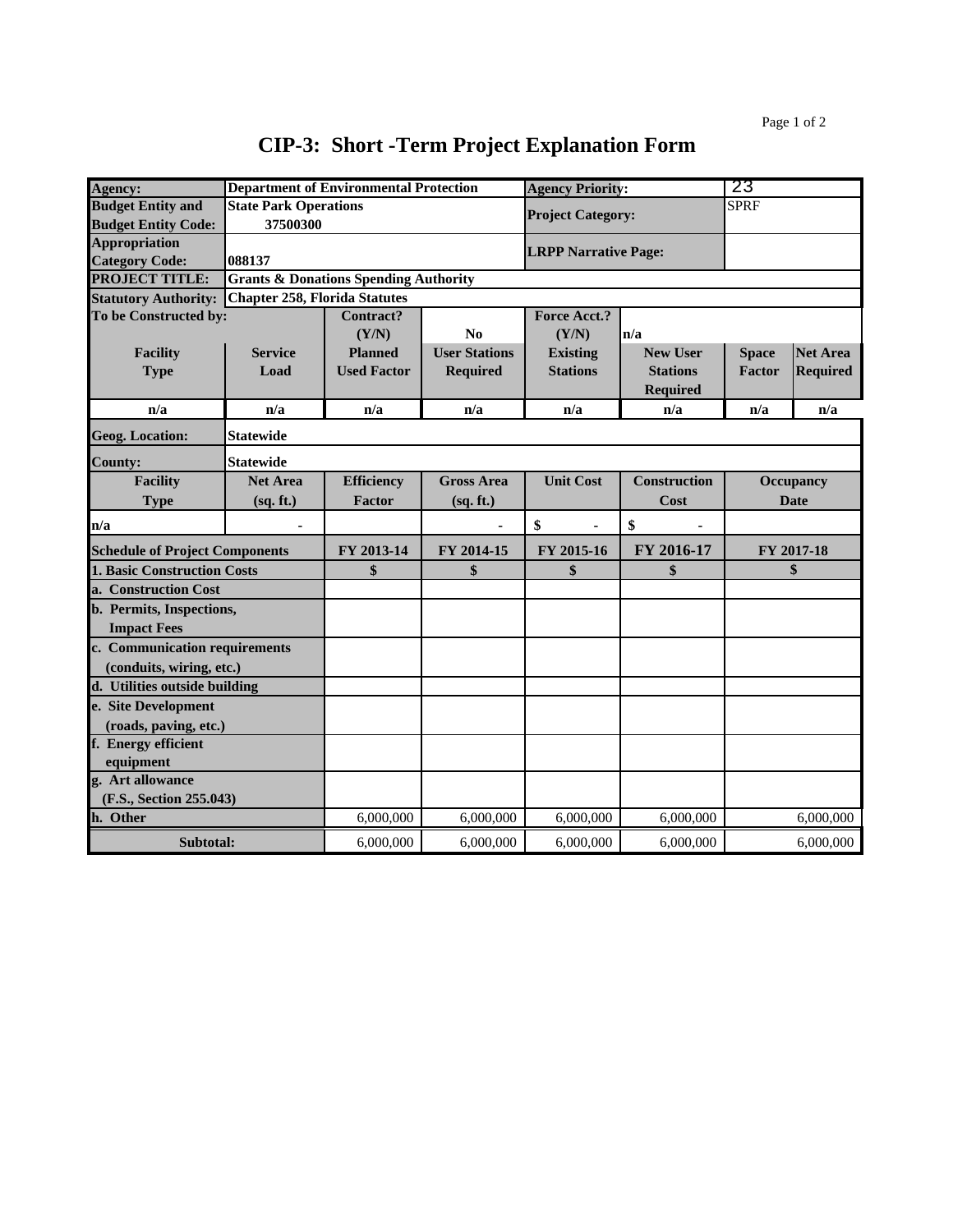| 2. Other Project Costs                 |                  | \$                                            | \$                                       | \$                                 | \$                                   | \$                         |
|----------------------------------------|------------------|-----------------------------------------------|------------------------------------------|------------------------------------|--------------------------------------|----------------------------|
| a. Land/Existing Facility Acqstn       |                  |                                               |                                          |                                    |                                      |                            |
| <b>b. Professional Services</b>        |                  |                                               |                                          |                                    |                                      |                            |
| 1) Planning/Programming                |                  |                                               |                                          |                                    |                                      |                            |
| 2) A/E Fees                            |                  |                                               |                                          |                                    |                                      |                            |
| 3) On-site representatives             |                  |                                               |                                          |                                    |                                      |                            |
| 4) Testing / Surveys                   |                  |                                               |                                          |                                    |                                      |                            |
| 5) Other professional services         |                  |                                               |                                          |                                    |                                      |                            |
| c. Miscellaneous costs                 |                  |                                               |                                          |                                    |                                      |                            |
| d. Moveable equipment/furniture        |                  |                                               |                                          |                                    |                                      |                            |
| Subtotal:                              |                  |                                               |                                          |                                    |                                      |                            |
| 3. All Costs $(1 + 2)$                 |                  | 6,000,000                                     | 6,000,000                                | 6,000,000                          | 6,000,000                            | 6,000,000                  |
| 4. DMS Fee                             |                  |                                               |                                          |                                    |                                      |                            |
| <b>Total: All Costs by Fund</b>        |                  |                                               |                                          |                                    |                                      |                            |
| <b>Fund Code:</b>                      | 2261/2339        |                                               |                                          |                                    |                                      |                            |
| <b>TOTAL</b> $(3+4)$                   |                  | 6,000,000<br>\$                               | 6,000,000<br>$\mathcal{S}$               | 6,000,000<br>$\mathcal{S}$         | $\sqrt[6]{\frac{1}{2}}$<br>6,000,000 | $\mathcal{S}$<br>6,000,000 |
| <b>Appropriations to-date:</b>         |                  |                                               |                                          | <b>Projected Costs Beyond CIP:</b> |                                      |                            |
| <b>GR</b><br>TF                        |                  |                                               |                                          |                                    | <b>GR</b><br>TF                      |                            |
| <b>TOTAL</b>                           |                  |                                               | 40,700,000<br>\$40,700,000               |                                    | <b>TOTAL</b>                         | $\sqrt{6}$                 |
| <b>Changes in Agency Service Costs</b> |                  | FY 2013-14                                    | FY 2014-15                               | FY 2015-16                         | FY 2016-17                           | FY 2017-18                 |
| Category                               | <b>Fund Code</b> | \$                                            | \$                                       | \$                                 | \$                                   | \$                         |
| <b>Salaries &amp; Benefits</b>         |                  |                                               |                                          |                                    |                                      |                            |
|                                        |                  |                                               |                                          |                                    |                                      |                            |
| Subtotal                               |                  |                                               |                                          |                                    |                                      |                            |
|                                        |                  |                                               |                                          |                                    |                                      |                            |
| <b>OPS</b>                             |                  |                                               |                                          |                                    |                                      |                            |
| Subtotal                               |                  |                                               |                                          |                                    |                                      |                            |
|                                        |                  |                                               |                                          |                                    |                                      |                            |
| <b>Expenses</b>                        |                  |                                               |                                          |                                    |                                      |                            |
|                                        |                  |                                               |                                          |                                    |                                      |                            |
| Subtotal                               |                  |                                               |                                          |                                    |                                      |                            |
| <b>Other (Specify)</b>                 |                  |                                               |                                          |                                    |                                      |                            |
|                                        |                  |                                               |                                          |                                    |                                      |                            |
| <b>Subtotal</b>                        |                  |                                               |                                          |                                    |                                      |                            |
| <b>Fund Totals</b>                     |                  |                                               |                                          |                                    |                                      |                            |
| <b>TOTAL</b>                           |                  | $\boldsymbol{\$}$<br>$\overline{\phantom{a}}$ | $\mathbb{S}$<br>$\overline{\phantom{a}}$ | $\mathbb{S}$                       | $\boldsymbol{\$}$                    | $\boldsymbol{\mathsf{S}}$  |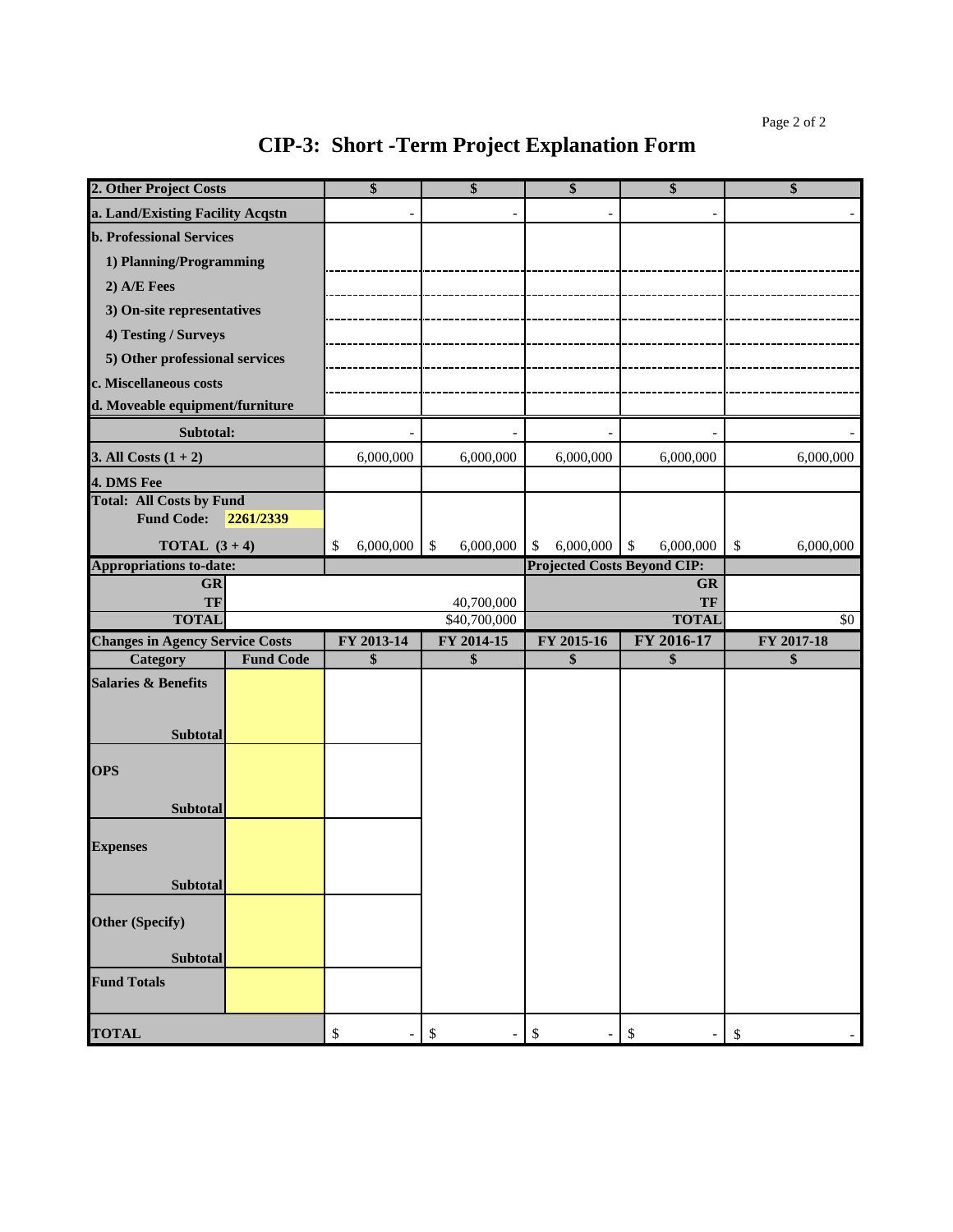| Agency:                                                |                                          | <b>Environmental Protection</b>      |                                                             | <b>Agency Priority:</b>            |                                                       | 10                              |                                    |
|--------------------------------------------------------|------------------------------------------|--------------------------------------|-------------------------------------------------------------|------------------------------------|-------------------------------------------------------|---------------------------------|------------------------------------|
| <b>Budget Entity and</b><br><b>Budget Entity Code:</b> | <b>Recreation and Parks</b><br>3750 0400 |                                      |                                                             | <b>Project Category:</b>           |                                                       | SPRF, SPPP<br><b>SPEF</b>       |                                    |
| <b>Appropriation</b><br><b>Category Code:</b>          | 083643                                   |                                      |                                                             | <b>LRPP Narrative Page:</b>        |                                                       |                                 |                                    |
| <b>PROJECT TITLE:</b>                                  |                                          |                                      | Statewide maintenance, repairs and construction management; |                                    |                                                       |                                 |                                    |
| <b>Statutory Authority:</b>                            |                                          |                                      |                                                             |                                    |                                                       |                                 |                                    |
| To be Constructed by:                                  |                                          | Contract?<br>(Y/N)                   | <b>YES</b>                                                  | Force Acct.?<br>(Y/N)              | N <sub>O</sub>                                        |                                 |                                    |
| <b>Facility</b><br><b>Type</b>                         | <b>Service</b><br>Load                   | <b>Planned</b><br><b>Used Factor</b> | <b>User Stations</b><br><b>Required</b>                     | <b>Existing</b><br><b>Stations</b> | <b>New User</b><br><b>Stations</b><br><b>Required</b> | <b>Space</b><br><b>Factor</b>   | <b>Net Area</b><br><b>Required</b> |
|                                                        |                                          |                                      |                                                             |                                    |                                                       |                                 |                                    |
| <b>Geographic Location:</b>                            | Statewide:                               |                                      |                                                             |                                    |                                                       |                                 |                                    |
| <b>County:</b>                                         | Statewide;                               |                                      |                                                             |                                    |                                                       |                                 |                                    |
| <b>Facility</b><br><b>Type</b>                         | <b>Net Area</b><br>(square feet)         | <b>Efficiency</b><br><b>Factor</b>   | <b>Gross Area</b><br>(square feet)                          | <b>Unit Cost</b>                   | <b>Construction</b><br>Cost                           | <b>Occupancy</b><br><b>Date</b> |                                    |
|                                                        |                                          |                                      |                                                             |                                    |                                                       |                                 |                                    |
|                                                        |                                          |                                      |                                                             |                                    |                                                       |                                 |                                    |
| <b>Schedule of Project Components</b>                  |                                          | FY 2013-14                           | FY 2014-15                                                  | FY 2015-16                         | FY 2016-17                                            |                                 | FY 2017-18                         |
| <b>1. Basic Construction Costs</b>                     |                                          | \$                                   | \$                                                          | \$                                 | \$                                                    |                                 | \$                                 |
| a. Construction Cost                                   |                                          | 70,000                               | 70,000                                                      | 70,000                             | 70,000                                                | 70,000                          |                                    |
| b. Permits, Inspections,                               |                                          |                                      |                                                             |                                    |                                                       |                                 |                                    |
| <b>Impact Fees</b>                                     |                                          | 30,000                               | 30,000                                                      | 30,000                             | 30,000                                                | 30,000                          |                                    |
| c. Communication requirements                          |                                          |                                      |                                                             |                                    |                                                       |                                 |                                    |
| (conduits, wiring, etc.)                               |                                          | 5,000                                | 5,000                                                       | 5,000                              | 5,000                                                 | 5,000                           |                                    |
| d. Utilities outside building<br>e. Site Development   |                                          | 5,000                                | 5,000                                                       | 5,000                              | 5,000                                                 | 5,000                           |                                    |
| (roads, paving, etc.)                                  |                                          |                                      |                                                             |                                    |                                                       |                                 |                                    |
| f. Energy efficient                                    |                                          |                                      |                                                             |                                    |                                                       |                                 |                                    |
| equipment                                              |                                          |                                      |                                                             |                                    |                                                       |                                 |                                    |
| g. Art allowance                                       |                                          |                                      |                                                             |                                    |                                                       |                                 |                                    |
| (Section 255.043, Florida Statutes)                    |                                          |                                      |                                                             |                                    |                                                       |                                 |                                    |
| h. Other                                               |                                          |                                      |                                                             |                                    |                                                       |                                 |                                    |
| Subtotal:                                              |                                          | 110,000                              | 110,000                                                     | 110,000                            | 110,000                                               | 110,000                         |                                    |